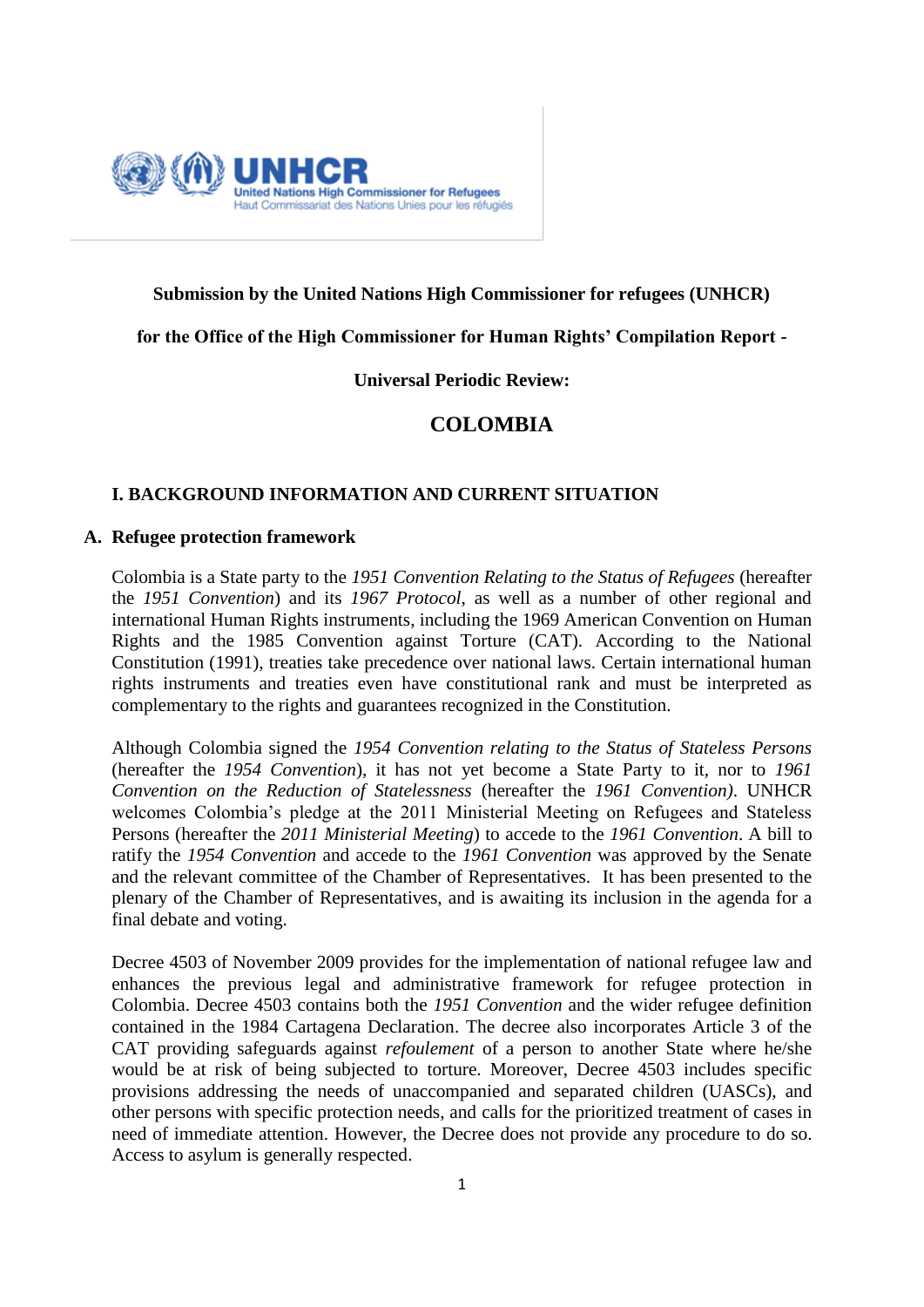Colombia has developed solid and comprehensive judicial and institutional frameworks to assist internally displaced persons (IDPs). Public institutions responsible for IDPs have made important efforts in coordinating their legal and institutional structures so as to ensure that IDPs' effectively enjoy their rights.

The Government of Colombia has taken an important step towards further enhancing the protection of IDPs' rights with the enactment of the Law on Victims and Land Restitution (hereafter the Victims Law). This law concerns the integral reparation of the victims of the conflict through economic compensation and the restitution of the land they lost as a result of their forced displacement. It focuses on durable solutions through individual and collective administrative reparations. This law is instrumental in the process of reconciliation, and sets a fertile ground to overcome some of the effects of the violence in Colombia.

Despite these significant efforts, the actual implementation of the Victims Law remains a major challenge, especially in terms of ensuring the inclusion of international and constitutional standards for the protection of IDPs.<sup> $\overline{1}$ </sup> Due to institutional changes made in 2012, Colombia lacks an official registration system for IDPs. This hampers the provision of assistance to IDPs, and makes current displacements invisible. The Unit of Victims has stated that this situation will be dealt with before the end of 2012.

### **B. Population of concern to UNHCR**

There are approximately 450,000 Colombian refugees, asylum-seekers, and persons in refugee-like situations outside the country. As of July 2012, Colombia hosts 222 refugees and 87 asylum-seekers. Most of the refugees and asylum-seekers in Colombia originate from Cuba, Nicaragua, Venezuela, Ethiopia, Peru and Somalia, and they mostly live in urban settings.

Although forced internal displacement in Colombia has decreased since 2002 (about 465,710 IDPs at the time), it continues to be a matter of serious concern at present day. In 2011, for instance, 143,116 persons were displaced. Of particular concern today is the increase of the forced displacement of entire groups (10 families or 50 persons, or more). According to the official registry, between January and August 2011, 69 large group displacements took place.

<sup>&</sup>lt;sup>1</sup> In 2007, the Representative of the Secretary-General on the human rights of internally displaced persons, Walter Kälin, expressed his concern about "the clear gap between the policies decided in the capital Bogotá and what is effectively implemented at the departmental and municipal level. He was struck by what seem[ed] to be a disconnection between the policy formulation at a national level and the operational implementation at the local level. He conclude[d] that their lack of consistent and coherent implementation affects the capacities of IDPs to effectively exercise their rights." See, UN Human Rights Council, *UN Human Rights Council: Addendum to the Report of the Representative of the Secretary-General on the Human Rights of Internally Displaced Persons, Mission to Colombia*, 24 January 2007, A/HRC/4/38/Add.3, para. 72, available at: http://www.unhcr.org/refworld/docid/461e3f5a2.html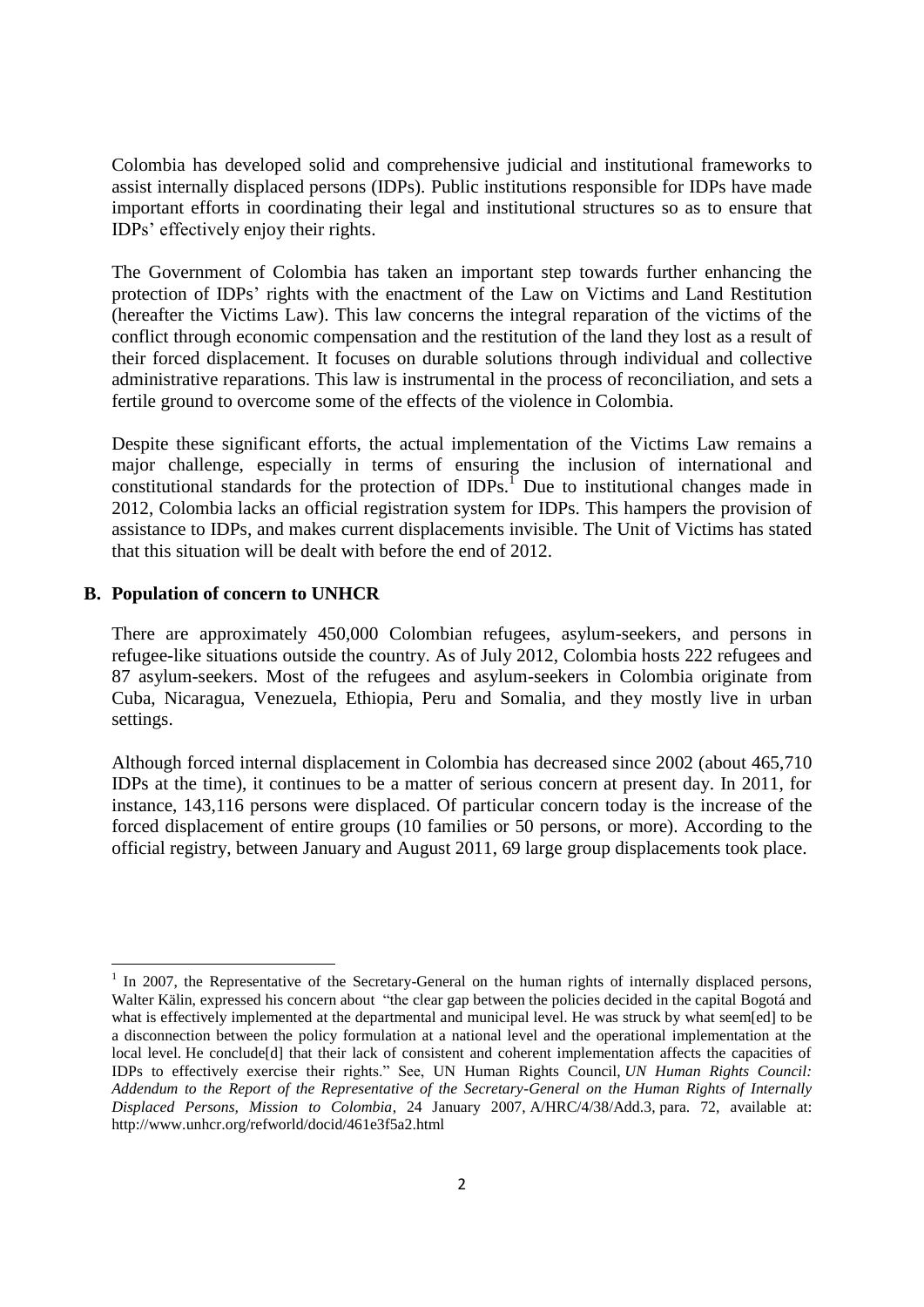# **II. ACHIEVEMENTS AND BEST PRACTICES**

## **1. The Law on Victims and Land Restitution**

UNHCR welcomes the pledge made by the Government of Colombia at the 2011 Ministerial Meeting to implement the Victims Law with adequate protection measures and the search for the solutions of return, rural settlement and local integration for the displaced population.

The Victims Law is an important instrument for the recognition of victims' rights, including IDPs, and for ensuring equality and non-discrimination amongst them. While the implementing regulations are still being discussed, they are based on programs including both individual reparations (through financial help or a subsidy system), and a collective reparation strategy, related to returned, resettled or locally integrated communities.

One of the main accomplishments of the Law is the inclusion of land restitution measures to victims, mainly IDPs, who have been forced to abandon their land. The land restitution mechanism involves both administrative and judicial procedures. Although the Land Restitution Unit has made progress in the first stages of implementation, the complexity of the process has hindered its effectiveness, as procedures include verification of land boundaries, notifications to all concerned parties and referral to special judges.

# **2. The development of national and local policies for the prevention of Sexual and Gender Based Violence (SGBV) and protection of SGBV victims**

In December 2011, the National Government issued four Regulatory Decrees of Law 1257 of 2008, which relates to women´s right to a life free of violence. The Justice Decree regulates all protection measures for SGBV victims; the Health Decree regulates the right of the victims to health, food and shelter; the Labour Decree regulates new work opportunities for victims; and the Education Decree regulates the right of SGBV victims to access education without being discriminated against.

UNHCR also appreciates the pledge made by the Government of Colombia at the 2011 Ministerial Meeting "to promote actions and policies to combat gender-based violence, through the formulation of public policies that protect women and girls from all forms of violence and discrimination." This is particularly welcome, also in light of the observations made by the UN Committee on the Elimination of Discrimination against Women on Colombia, noting that "internally displaced women and children […], especially female heads of household, continue to be disadvantaged and vulnerable in regard to access to health, education, social services, employment and other economic opportunities, as well as at risk of all forms of violence."<sup>2</sup>

The National Development Plan (2010-2014) ordered the design of a national policy on the promotion of women's rights. In collaboration with UN Women, UNFPA and UNHCR, the Government of Colombia and various women's rights NGOs conducted participatory assessments to design a national public policy on "Gender Equality for Women." This policy was launched in September 2012 at the presence of the Executive Director of UN Women. It

**.** 

<sup>2</sup> UN Committee on the Elimination of Discrimination Against Women (CEDAW), *UN Committee on the Elimination of Discrimination against Women: Concluding Comments, Colombia*, 2 February 2007, CEDAW/C/COL/CO/6, para. 12, available at: http://www.unhcr.org/refworld/docid/45f90e912.html.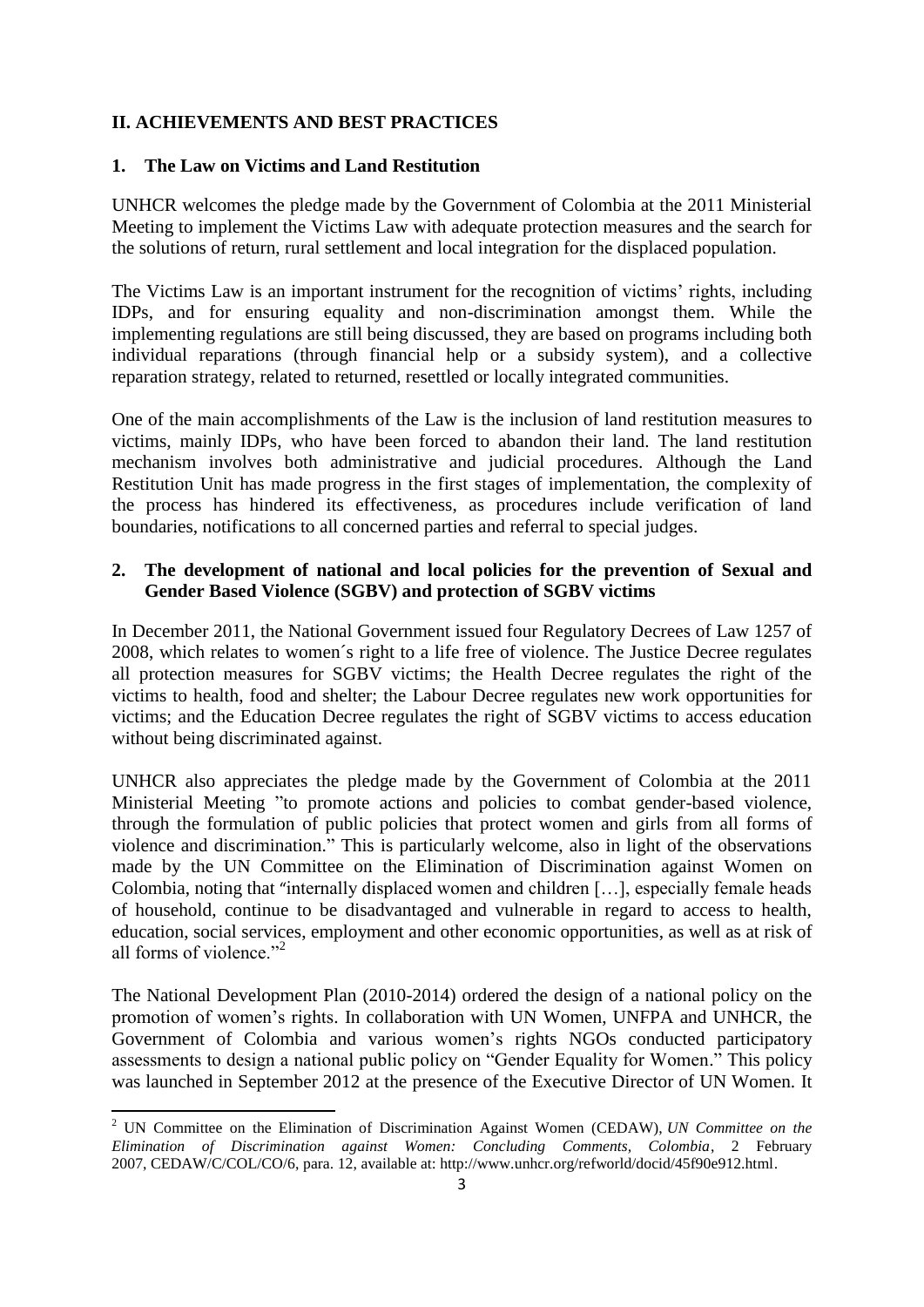focuses on the prevention of SGBV and the assistance for SGBV victims. Comprehensive plans of action concerning displaced women and SGBV victims are also included in this policy.<sup>3</sup>

Law 1542 of 2012 also guarantees protection of and assistance during criminal investigation procedures for women victims of SGBV. For instance, women who lodge a complaint cannot withdraw their cases. This measure is grounded on the premises that violence is not negotiable with perpetrators and authorities have to investigate any denounced case of violence. A bill that proposes investigation and sentencing for SGBV in armed conflicts is now being debated in the Congress.

# **3. Child Protection**

The National Institution for Family Welfare is currently revising the country's child protection strategies. Initiatives such as "Generación de ingresos con bienestar", "Desde cero hasta siempre", and "Centros de Desarrollo Integral", and the strengthening of the Unit for emergency protection in cases of forced recruitment, are important initiatives, which should be continued and enhanced.

The protection and reparation of child victims, including displaced and unaccompanied and separated children, is a priority for the Government within the framework of the Victims Law. The best interest of the child and the prevalence of their rights are at the heart of this law.

# **4. Ethnic Groups**

The Government has taken important steps to engage in consultations with indigenous and afro-Colombian communities. These communities have been involved in the formulation of legislative and administrative initiatives. Human and financial resources have been allocated to these processes, including the consultations related to the Victims Law. Such consultations have resulted in the enactment of decrees providing that communities and organizations can determine the content for individual and collective reparation.

A draft bill on the right to prior consultation with indigenous communities is currently under discussion between the Government and representatives of the indigenous communities on the terms of the methodology of these participatory processes. One of the most important aspects of this proposed law is the discussion on the development of mega economic projects, such as mining and infrastructure, on indigenous territories.

**<sup>.</sup>** <sup>3</sup> This is consistent with the recommendation made by the CEDAW on its review of Colombia in February 2007, and the recommendations made by the Representative of the Secretary-General on the human rights of internally displaced persons, Walter Kälin, in his report on the Mission to Colombia in January the same year. See respectively, UN Committee on the Elimination of Discrimination Against Women (CEDAW), *UN Committee on the Elimination of Discrimination against Women: Concluding Comments, Colombia*, 2 February 2007, CEDAW/C/COL/CO/6, para. 13, available at: http://www.unhcr.org/refworld/docid/45f90e912.html; UN Human Rights Council, *UN Human Rights Council: Addendum to the Report of the Representative of the Secretary-General on the Human Rights of Internally Displaced Persons, Mission to Colombia*, 24 January 2007, A/HRC/4/38/Add.3, para. 82, available at: http://www.unhcr.org/refworld/docid/461e3f5a2.html.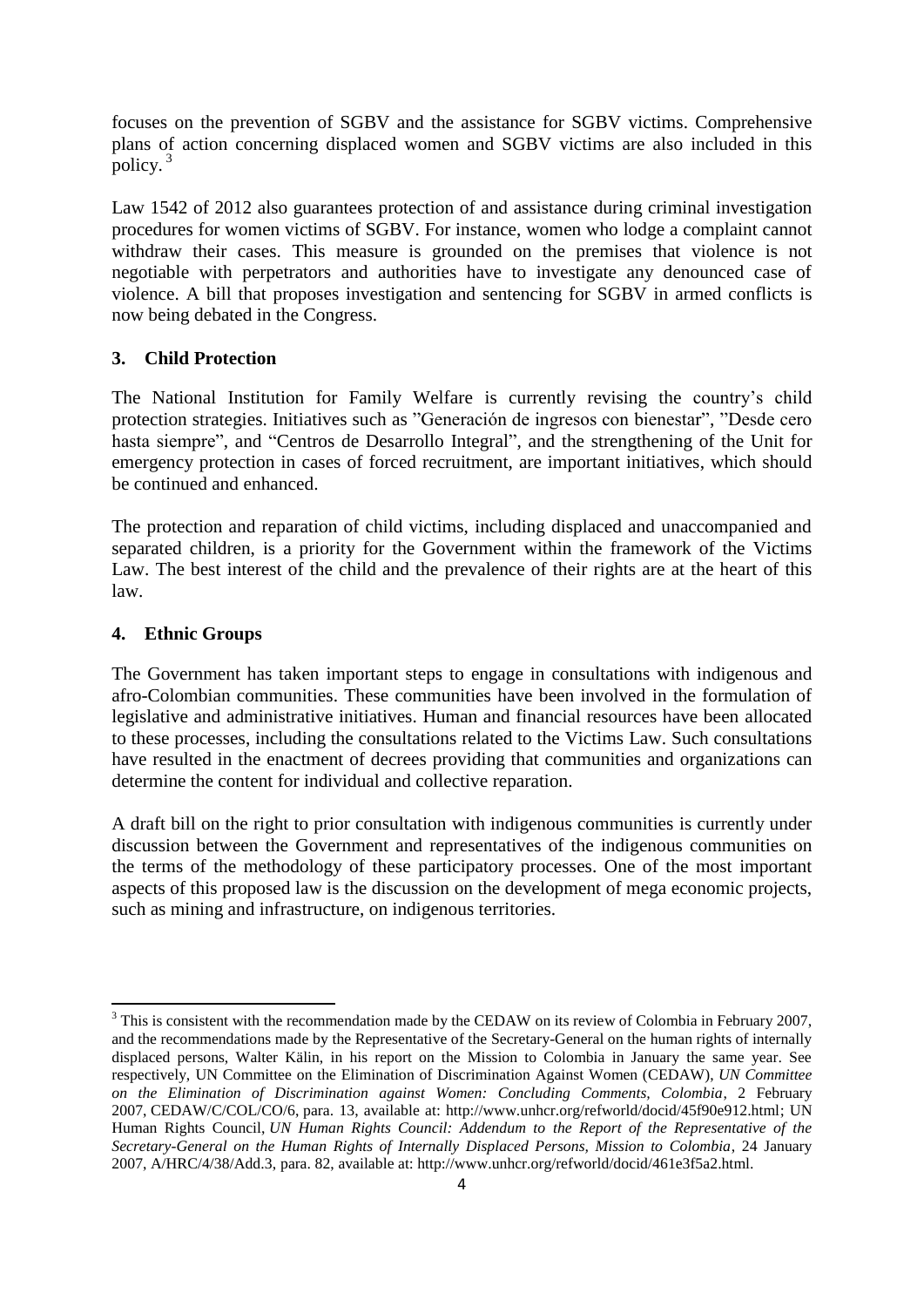## **III. KEY PROTECTION ISSUES, CHALLENGES AND RECOMMENDATIONS**

## **Issue 1: Definition of victim under Art. 3 of the Victims Law**

The definition of a victim is included in Article 3 of the Victims Law, and is more restrictive than the definition of who is an IDP established in Article 1 of Law 387/97, thus de facto limiting the criteria for recognition of internal forced displacement. This modification has generated a protection and assistance gap for those people who used to be assisted under the legal framework of Law 387/97.<sup>4</sup> This may be contrary to the equality and non-discrimination principles established by the Colombian Constitution and the Guiding Principles on Internal Displacement.

The difference in these definitions will imply that not all IDPs would fall under the purview of the Victims Law. In particular, it is important to acknowledge that persons who are forced to displace as a result of threats emanating from criminal groups that arose in the context of the demobilization processes (e.g. Rastrojos, Urabeños) face similar life threatening conditions experienced by the victims of the conflict, and they have the same protection and assistance needs. Therefore, the State should accord the same treatment to non-conflict related victims. A recommendation related to a non-restrictive definition of an IDP was also made by the Representative of the Secretary-General on the human rights of internally displaced persons, Walter Kälin, in his 2007 report on Colombia.<sup>5</sup>

**Recommendation:** UNHCR welcomes the introduction of the Victims Law and recommends the use of the IDP definition included in Law 387/97 and in the Guiding Principles on Internal Displacement. This would not only include victims within the framework of the armed conflict, but also victims arising from situations of generalized violence.

## **Issue 2: Strengthening the protection of children and adolescents**

1

Between 1997 and 2010, at least 2,019,561 children and adolescents between the ages of 0 and 18 years have been displaced. Notwithstanding these alarming numbers, the specific impact of the armed conflict on children and adolescents has been insufficiently studied, particularly as it regards the causes of displacement and continuing risks in reception areas: 1) homicide, torture, forced disappearance; 2) forced recruitment; 3) Anti-personnel mines (APM) and unexploded ordnance (UXO) in schools or areas near schools; 4) involvement in criminal activities; 5) SGBV and; 6) social control by illegal armed groups, among others.

<sup>&</sup>lt;sup>4</sup> The Law on Victims and Land restitution define as victims "persons who have suffered harm as a consequence of acts that occurred after 1 January 1985 and as a result of breaches of international humanitarian law or of serious and gross violations to international human rights principles, which occurred during the armed conflict". Law 387 define a displaced person as "any person who has been forced to migrate within the national territory, abandoning his place of residence or customary economic activities, because his life, physical integrity, personal freedom or safety have been violated or are directly threatened as a result of any of the following situations: internal armed conflict, civil tension and disturbances, general violence, massive Human Rights violations, infringement of International Humanitarian Law, or other circumstances arising from the foregoing situations that drastically disturb or could drastically disturb the public order."

<sup>5</sup> UN Human Rights Council, *UN Human Rights Council: Addendum to the Report of the Representative of the Secretary-General on the Human Rights of Internally Displaced Persons, Mission to Colombia*, 24 January 2007, A/HRC/4/38/Add.3, para. 77 (a), available at: http://www.unhcr.org/refworld/docid/461e3f5a2.html.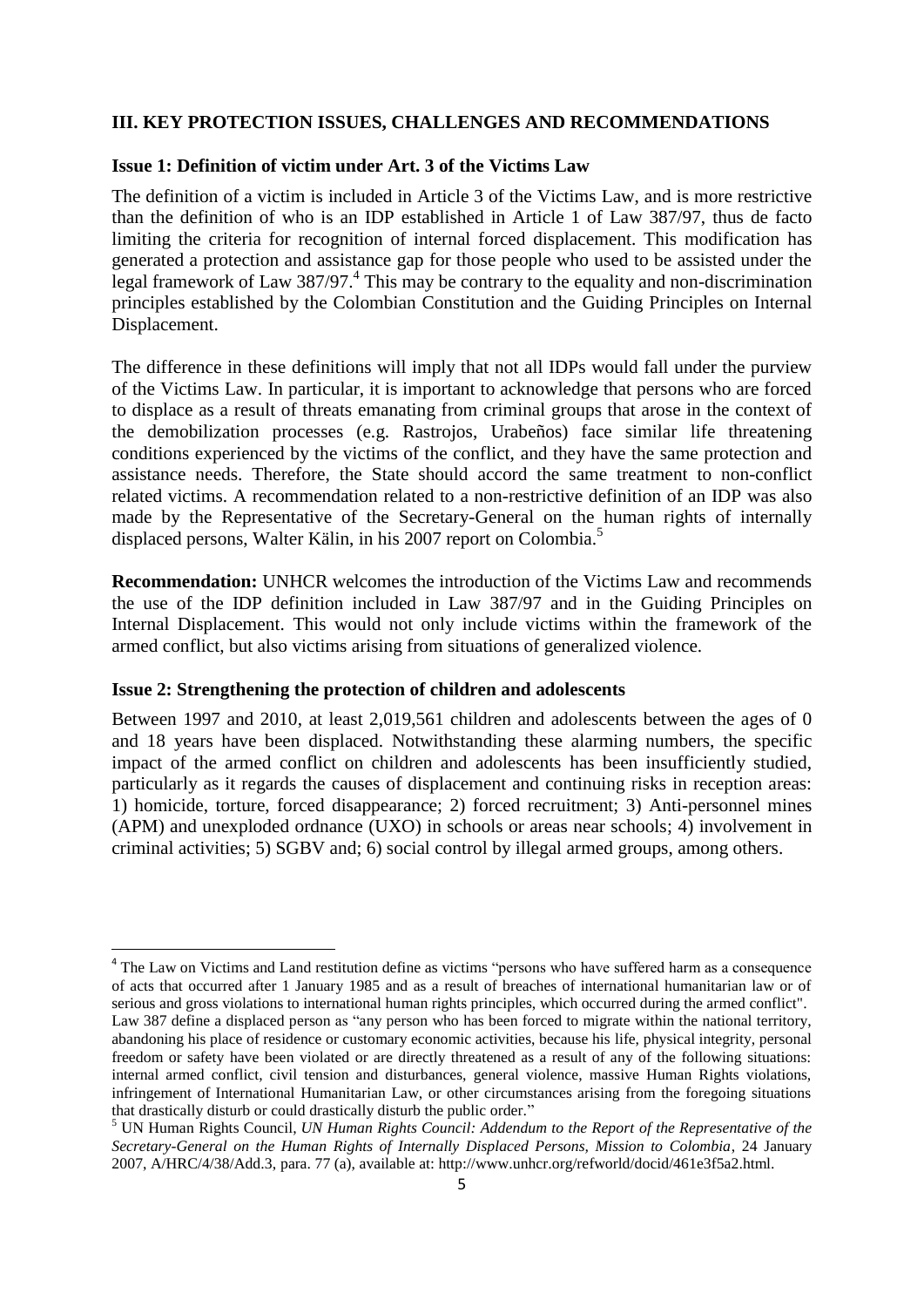It is difficult to establish the magnitude and frequency of forced recruitment in Colombia. Various sources have reported the existence of the practice in both rural and urban areas, with a higher incidence rate in the latter.<sup>6</sup> According to the Ombudsman's Office, in 2011, 29 out of the 32 departments of the country had situations of forced recruitment. In both urban and rural contexts, the lack or ineffectiveness of protective environments increases the vulnerability of children. Schools have ceased to be effective protective environments, as military checkpoints have been established in peripheral zones, schools have been used by armed groups, and armed confrontations are indiscriminately carried out in neighbourhoods and around educational institutions.

**Recommendations:** UNHCR recognises the actions of the Government towards the protection of children and adolescents. In this context, it would like to recommend to:

- Strengthen the role of the ICBF (Colombian Institute for Family Welfare) as coordinators of the child protection system, mainly at the local level.
- Develop an integrated strategy for the prevention of forced recruitment and economic exploitation linked to the conflict and non-conflict related violence.<sup>7</sup>
- Establish local mechanisms for the protection of children, specifying institutional responsibilities and budgets.

### **Issue 3: Enhancing the prevention of human rights violations**

1

The dynamics of the conflict and the intensity of violence in Colombia have varied during the last few years, along with its impact on forced displacement. The number of armed groups has increased, mainly due to the activities of former paramilitaries who were demobilized. In areas where these groups are present, there is an increased use of: a) land mines by illegal armed groups, b) the use of the civilian population as a shield and c) measures restricting the freedom of movement. Between 1990 and today, according to the Presidential Program against Landmines, 31 out of the 32 departments had landmine casualties (the most affected departments were Antioquia, Meta, Caquetá, Norte de Santander and Nariño).The most important mechanism to prevent Human Rights violations is the Early Warning System run by the Ombudsman's Office. Between 2008 and 2011, the system issued early warnings related to 220 municipalities. However, the Ombudsman's recommendations have had a low level of implementation.

**Recommendations:** In order to strengthen the existing preventive mechanisms UNHCR recommends to:

 Implement formulated policies and legal tools taking into account the specific context, and the distinctive risks of different demographic groups.<sup>8</sup>

<sup>&</sup>lt;sup>6</sup> See, for instance, UN Committee on the Rights of the Child (CRC), *UN Committee on the Rights of the Child: Concluding Observations: Colombia*, 21 June 2010, CRC/C/OPAC/COL/CO/1, para. 26, available at: http://www2.ohchr.org/english/bodies/crc/crcs54.htm

 $7$ This is consistent with the recommendation made by the CRC on its 2010 Concluding Observations on Colombia's implementation of the *Optional Protocol on the Convention on the Rights of the Child on the Involvement of Children in Armed Conflict*. The Committee recommended that "In the light of article 4 of the Protocol, the State party take all feasible measures to eliminate the root causes and prevent recruitment and use of persons below the age of 18 years by armed groups that are distinct from the armed forces of the State." See, UN Committee on the Rights of the Child (CRC), *UN Committee on the Rights of the Child: Concluding Observations: Colombia*, 21 June 2010, CRC/C/OPAC/COL/CO/1, para. 27, available at: http://www2.ohchr.org/english/bodies/crc/crcs54.htm

 $8$  This recommendation was also made by the CERD on its concluding observations on Colombia during its  $37<sup>th</sup>$ session. See, UN Committee on the Elimination of Racial Discrimination (CERD), *Consideration of reports*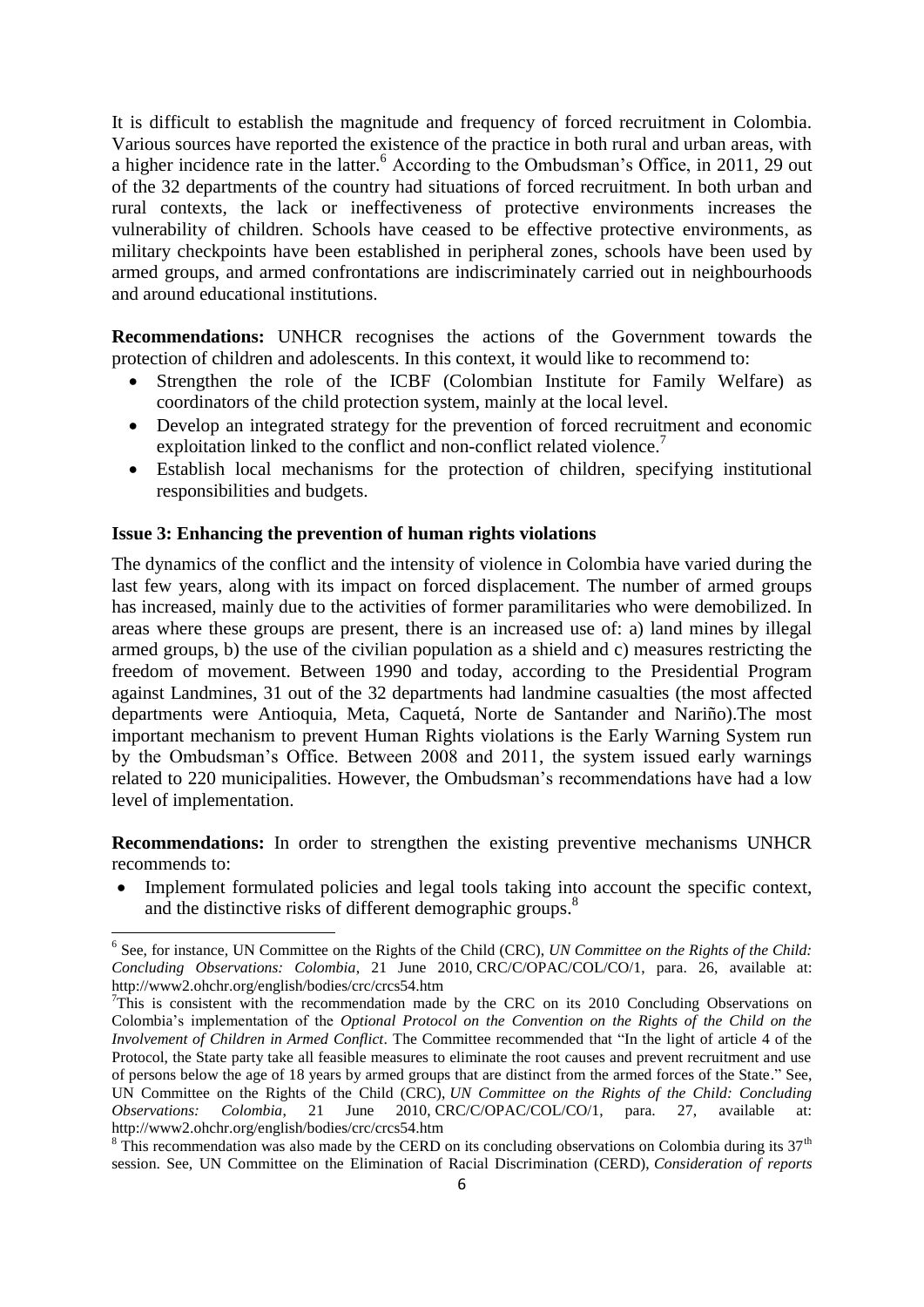- Strengthen the Early Warning System and pay due attention to the reports of the Ombudsman's Office and its recommendations when designing protection mechanisms.<sup>9</sup>
- Strengthen the Human Rights Observatory of the Vice Presidency, which provides important information about specific risks for the population in the areas most affected by the armed conflict.

## **Issue 4: Protection and collective measures**

**.** 

Recently, the Colombian State has strengthened the IDP protection system through the newly created National Protection Unit. This unit assesses the risks that persons are facing. Based on the results of this assessment, the National Protection Unit designs a protection strategy, which may include the provision of bodyguards, mobile phones, cars, protection to organizations' headquarters, etc. to high profile individuals. The implementation of this programme has been difficult when it comes to not only protecting individuals, but entire communities and organizations. Hence, the Unit's main challenge is to improve its mechanism of collective protection in remote, rural or semi-urban areas, where institutional capacities are limited and the presence if weak.

According to the report presented by the Government to the Constitutional Court in July 2010, the crosscheck between the 2007-2010 figures contained in the IDP information system and the data collected by the National Institute of Forensic Medicine for the same period, leads to the conclusion that 1,499 IDPs were murdered in this triennium. Most of the IDPs murdered had not benefitted from protection programmes. More worryingly, notwithstanding the risks they were exposed to, they did not fit the profile to be included in such a protection programme.

**Recommendations:** UNHCR welcomes the creation of the National Protection Unit, which will contribute to implement a more comprehensive protection system and recommends to:

- Take into account all specific aspects of protection risks that IDPs face, including but not only related to AGDM, protection of persons and communities in rural areas, issues related to land restitution, etc.;
- Use the information gathered by the National Prosecutor's Office to improve protection programs, e.g.: by gathering some random samples of the current investigations to clarify the murders of IDPs, to ensure a fuller analysis about the causes of forced displacement in order to improve the protection system through collaboration between the National Prosecutor's Office and the Executive.

*submitted by States parties under article 9 of the Convention : concluding observations of the Committee on the Elimination of Racial Discrimination : Colombia*, 28 August 2009, CERD/C/COL/CO/14, para 16, available at: http://www.unhcr.org/refworld/docid/4aeafdc72.html. See also, UN Human Rights Council, *UN Human Rights Council: Addendum to the Report of the Representative of the Secretary-General on the Human Rights of Internally Displaced Persons, Mission to Colombia*, 24 January 2007, A/HRC/4/38/Add.3, paras. 78, 83, 84, available at: http://www.unhcr.org/refworld/docid/461e3f5a2.html.

<sup>&</sup>lt;sup>9</sup>This recommendation has also been made by Walter Kälin, the Secretary-General on the Human Rights of Internally Displaced Persons. See, UN Human Rights Council, *UN Human Rights Council: Addendum to the Report of the Representative of the Secretary-General on the Human Rights of Internally Displaced Persons, Mission to Colombia*, 24 January 2007, A/HRC/4/38/Add.3, para. 74, available at: http://www.unhcr.org/refworld/docid/461e3f5a2.html.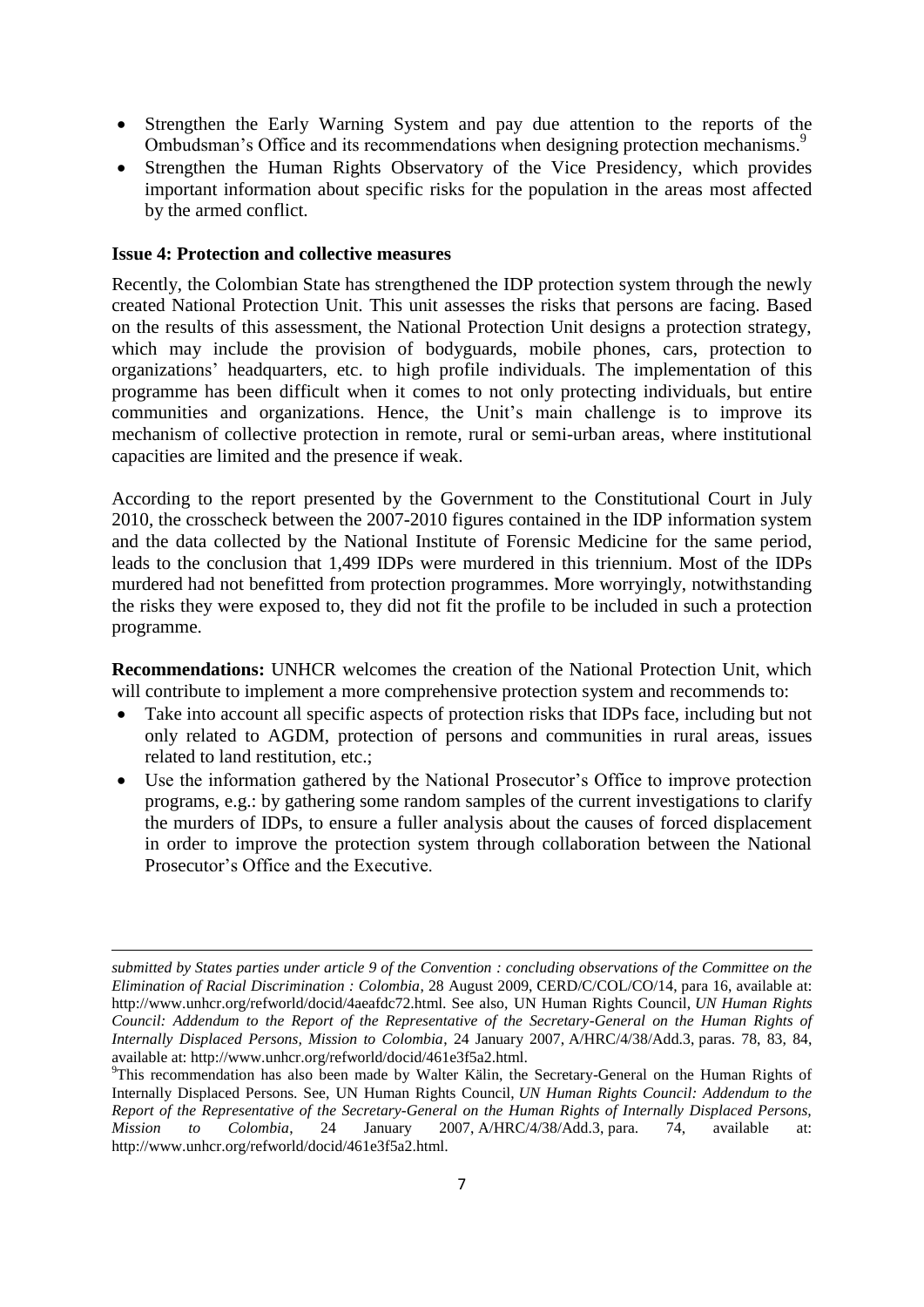#### **Issue 5: Durable Solutions**

The framework for a durable solutions strategy has changed with the enactment of the Victims Law. Despite the benefits of this Law, gaps still remain in certain aspects. These gaps relate, for instance, to the development of specific measures to facilitate the local integration of victims (especially in urban contexts) and mechanisms for the restitution of abandoned housing. The overall concern still relates to security in urban settlements and the restitution and return processes.

### Return

There are several institutional strategies to assist return processes, and significant financial resources have been allocated for them. However, there is a lack of specific information about the sustainability and effectiveness of these return processes.

## Local Integration

IDPs arriving to the large cities, usually find shelter in the most dangerous and unsuitable places of marginalized neighbourhoods, where they are exposed to further risks due to the presence of illegal armed groups. They are also exposed to common delinquency, drug abuse, prostitution, SGBV and forced recruitment, which triggers further displacement within or amongst cities. Consequently, the patterns of vulnerability of IDPs are perpetuated over time, thus hindering IDPs livelihoods prospects in their place of residence. In terms of institutional responses, even though the Government is aware of the lack of a specific policy addressing the local integration of IDPs, there are no consistent figures in this regard. Current efforts to enhance the local integration of IDPs focus on income generation and employment programs at the individual and family levels. So far, such efforts have had limited impact. Concerning housing, the Government continues to rely on a subsidization scheme focusing on individual assistance. This scheme has proven to be unsustainable and inappropriate in relation to the needs and vulnerabilities of IDPs. There is an urgent need to shift to longer-term development solutions and policies, and to promote the integration of IDPs in their host communities, so that they are fully recognized and treated as community members.

#### Restitution

One of the main expectations in relation to the Victims Law has to do with the restitution of land itself. IDPs represent 80% of the victims covered by the Law, and their lands represent the largest percentage of abandoned and usurped land in the country.

The restitution process established by the Victims Law is extremely complex. Its implementation is envisaged in multiple stages, where several institutions and individuals are involved, including judges specifically trained in land restitution. According to the Land Restitution Unit, restitution processes take at least 8 months. The main concern regarding land restitution relates to its effective sustainability in the context of the ongoing armed conflict. The continued presence of armed groups raises questions about the security of those who benefit from restitution. Moreover, entire communities comprised by restitution beneficiaries increasingly have to deal with third parties claiming interest in restituted lands, either in good faith or illegally.

The Government has been allocating resources for the promotion of durable solutions for IDPs, including funds for housing, subsidies, income generation activities, restitution and rural development amongst others. Approximately USD 430 million have been allocated to these issues for 2012.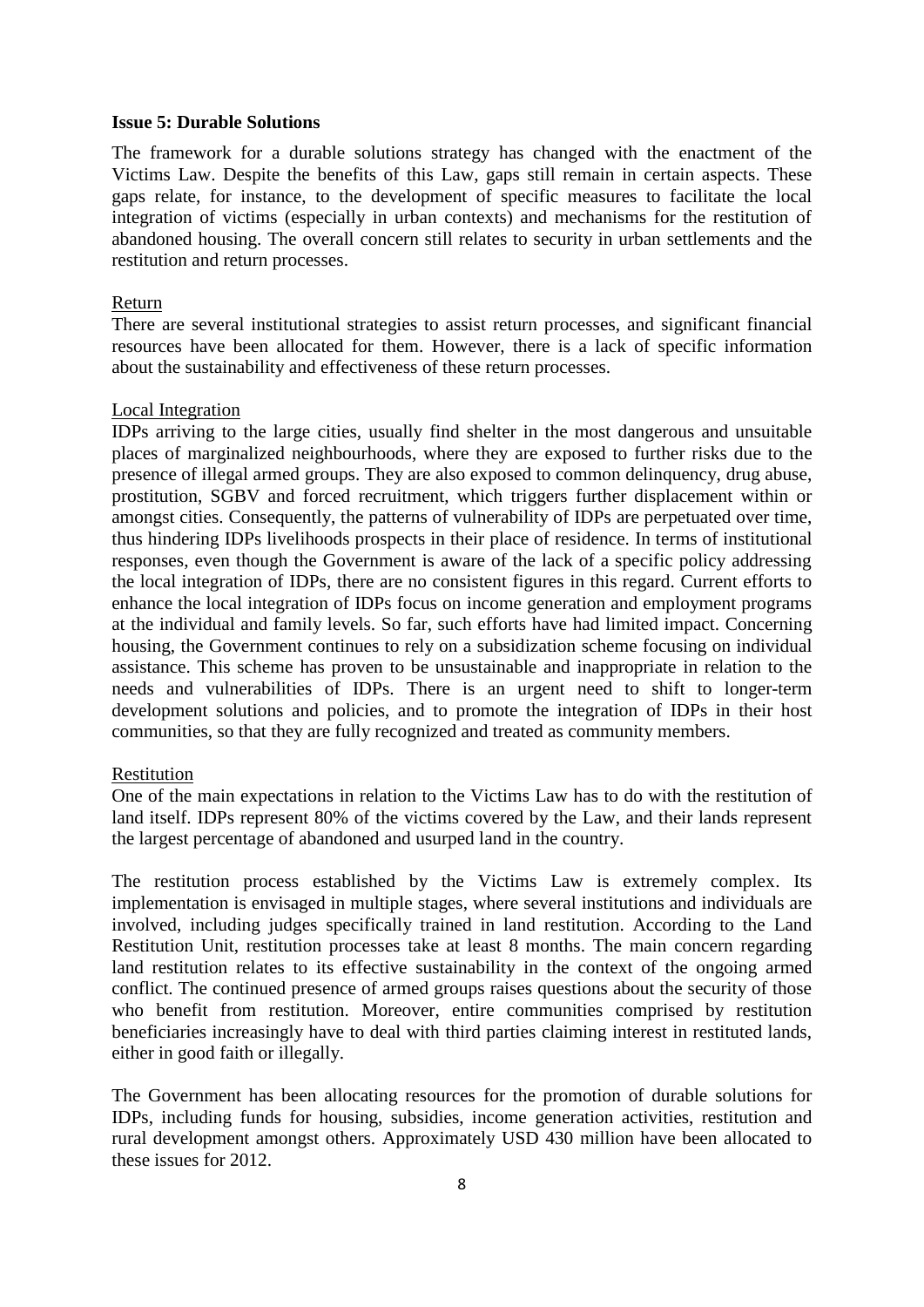**Recommendations:** UNHCR, while acknowledging the advances made in finding durable solutions, recommends to:

- Implement a comprehensive and integrated durable solutions policy that not only focuses on subsidy mechanisms (housing, lands) and incentives to return (Families in their Land Program), but also considers the social and political environment related to the integration process. This would require the commitment of both national and local authorities, and substantive understanding of the dynamics of local integration.<sup>10</sup>
- Undertake a thorough risk analysis, focusing on the different interests in land up for restitution, as well as a prioritization of land protection mechanisms, in order to improve the security of the affected communities.

### **Issue 6: The inclusion of Colombian refugees under the Victims Law**

UNHCR has shared its concerns with the Government and the Victims Unit about the application to refugees of the new Law on Victims and Land Restitution, which requires the victims who are outside the Colombian territory to register with a Colombian Consulate, in order to benefit from some of the compensations. In view of their international protection needs and the principle of confidentiality, refugees should not be required to present themselves at the diplomatic missions representing their countries of origin.

**Recommendations:** UNHCR welcomes the inclusion of persons outside the Colombian national territory, including asylum-seekers and refugees, among the beneficiaries of the Victims Law. In this context, UNHCR recommends to:

- Establish confidential mechanisms alternative to registration in consulates, where refugees can register as victims abroad and their declarations can be properly taken.
- Automatically include recognized refugees in the Registry of Victims.
- Provide refugees the opportunity to submit their claims for reparation at the time of their repatriation, waiving the time limits to register as victims.

## **Issue 7: Access to fair asylum procedures**

**.** 

Decree 4000 of 2004 establishes a 36-hour limit for the deportation/expulsion of persons who are inadmissible or intercepted with irregular migratory status. Even though this timeframe is intended to protect persons from protracted and/or arbitrary detention, in some cases, it may indeed act to the detriment of the people it intends to protect. A 36-hour timeframe may prove insufficient for the submission of asylum claims in the case of asylum-seekers coming from outside Latin-America who are detained in remote areas of the country. These persons often do not speak Spanish and may therefore face great difficulty when preparing and submitting their applications, even if provided with an interpreter.

Another factor potentially limiting access to asylum procedures is the 60-day time limit for the submission of asylum applications as provided in Decree 4503 of 2009. However, this

<sup>&</sup>lt;sup>10</sup> This is also in line with a recommendation made by Walter Kälin, the Secretary-General on the Human Rights of Internally Displaced Persons. See, UN Human Rights Council, *UN Human Rights Council: Addendum to the Report of the Representative of the Secretary-General on the Human Rights of Internally Displaced Persons, Mission to Colombia*, 24 January 2007, A/HRC/4/38/Add.3, para. 79, available at: http://www.unhcr.org/refworld/docid/461e3f5a2.html.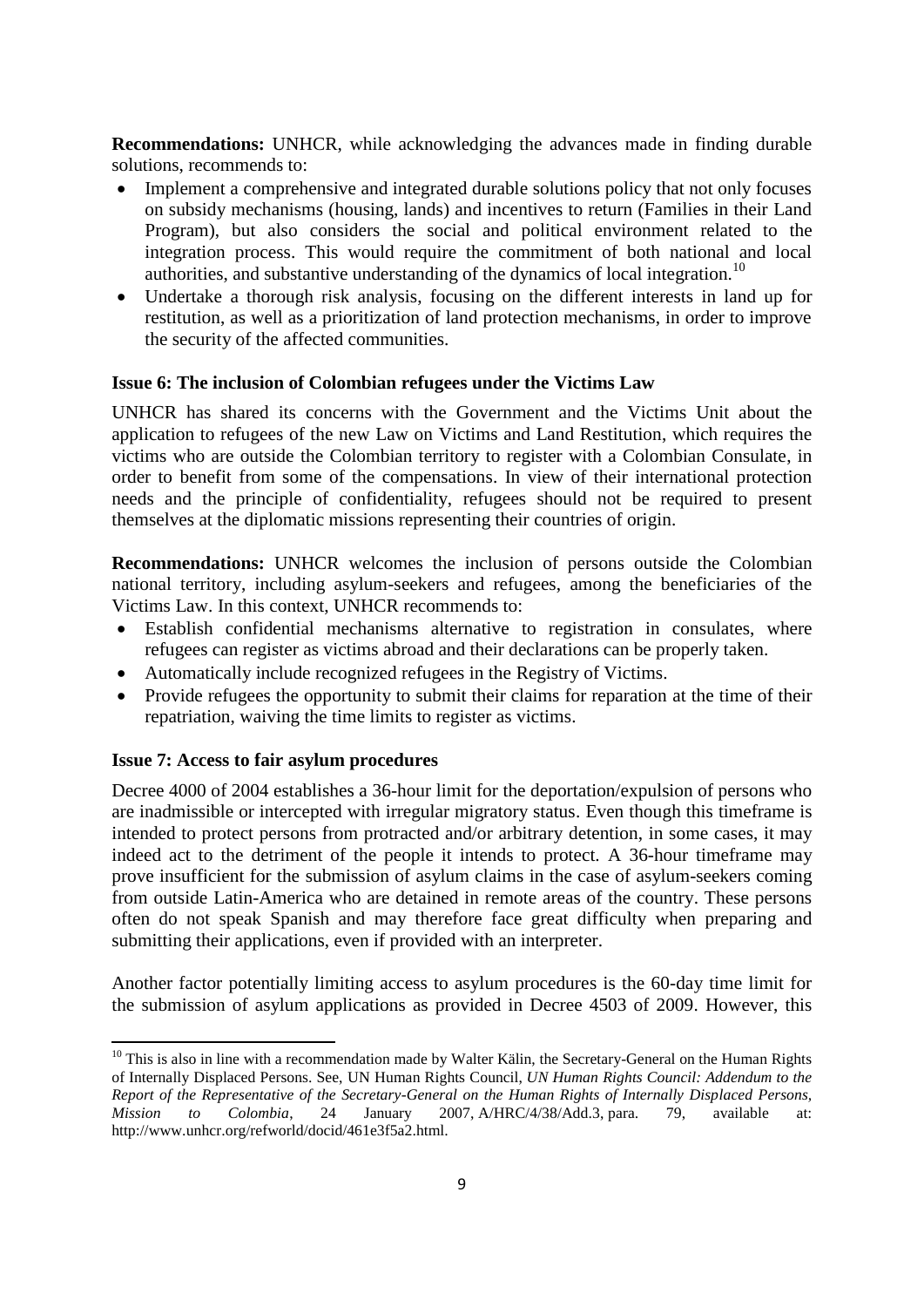decree includes an accelerated procedure applicable to manifestly unfounded or abusive claims, and establishes a procedure whereby asylum-seekers denied asylum in the first instance can request the Minister of Foreign Affairs to reconsider the decision of their claim (―*recurso de reposición*‖). If the negative decision is upheld, the asylum-seeker has the right to seek recourse through the judiciary ("tutela") if a fundamental right was violated.

**Recommendations:** UNHCR recognizes that Colombia established a fair and efficient asylum system for refugee protection, strengthened with the adoption of Decree 4503 of 2009, and reaffirms its commitment to continue working with the Government to:

- Improve access to asylum procedures by harmonizing Decree 4000 of 2004 and Decree 4503 of 2009.
- Explicitly define the exceptions to the 60-day time limit for the submission of asylum applications.

**Human Rights Liaison Unit Division of International Protection UNHCR October 2012**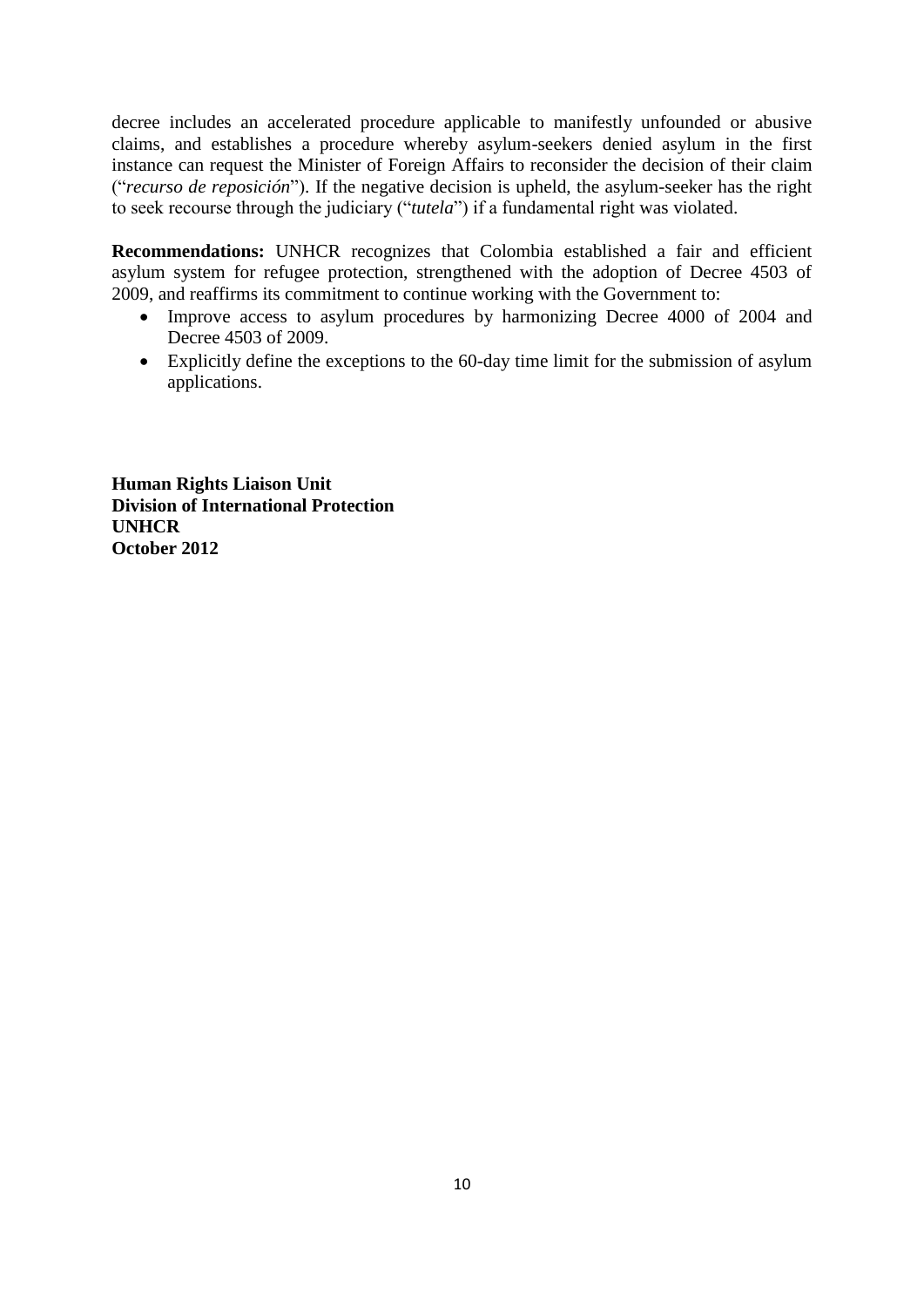# **ANNEX**

# **Excerpts of Concluding Observations and Recommendations from UN Treaty Bodies and Special Procedures' Reports**

#### **- Universal Periodic Review:**

#### **COLOMBIA**

We would like to bring your attention to the following excerpts, taken directly from Treaty Body Concluding Observations and Special Procedures reports relating to issues of interest and concern to UNHCR with regards to Colombia.

## **1. Treaty Body Concluding Observations and Recommendations**

# **Human Rights Committee CCPR/C/COL/CO/6, 99th Session 4 August 2010**

#### **Principal subjects of concern and recommendations**

12. The Committee expresses its grave concern at the persistence of serious violations of human rights, including extrajudicial executions, forced disappearances, torture, rape and recruitment of children for use in the armed conflict. The Committee emphasizes the serious lack of statistics and concise information on the number of cases of torture and related investigations. The Committee notes the particular vulnerability of certain groups, such as women, children, ethnic minorities, displaced persons, the prison population, and lesbian, gay, bisexual and transgender (LGBT) persons. The Committee is concerned at the lack of criminal investigations and the slow progress of existing investigations, since many of them are still at the pre-investigation stage, thus contributing to continued impunity for serious human rights violations (arts. 2, 3, 6, 7, 24 and 26).

**The State party should ensure that prompt and impartial investigations are conducted by the competent authorities and that human rights violations are punished with sentences appropriate to their seriousness. The State should provide the Human Rights and International Humanitarian Law Unit with additional resources in order to speed up its work. The Committee underlines the importance of the cases concerned being assigned to that Unit. The State must also strengthen security measures for justice operators and for all witnesses and victims. The State party should establish a centralized system making it possible to identify all serious human rights violations and to properly monitor their investigation.**

23. The Committee is concerned at the very high incidence of forced displacement (over 3.3 million persons by the end of 2009 according to the State party) and at the lack of effective measures for prevention and care. The Committee notes with concern that attention to the needs of the displaced population remains inadequate and is marked by an insufficient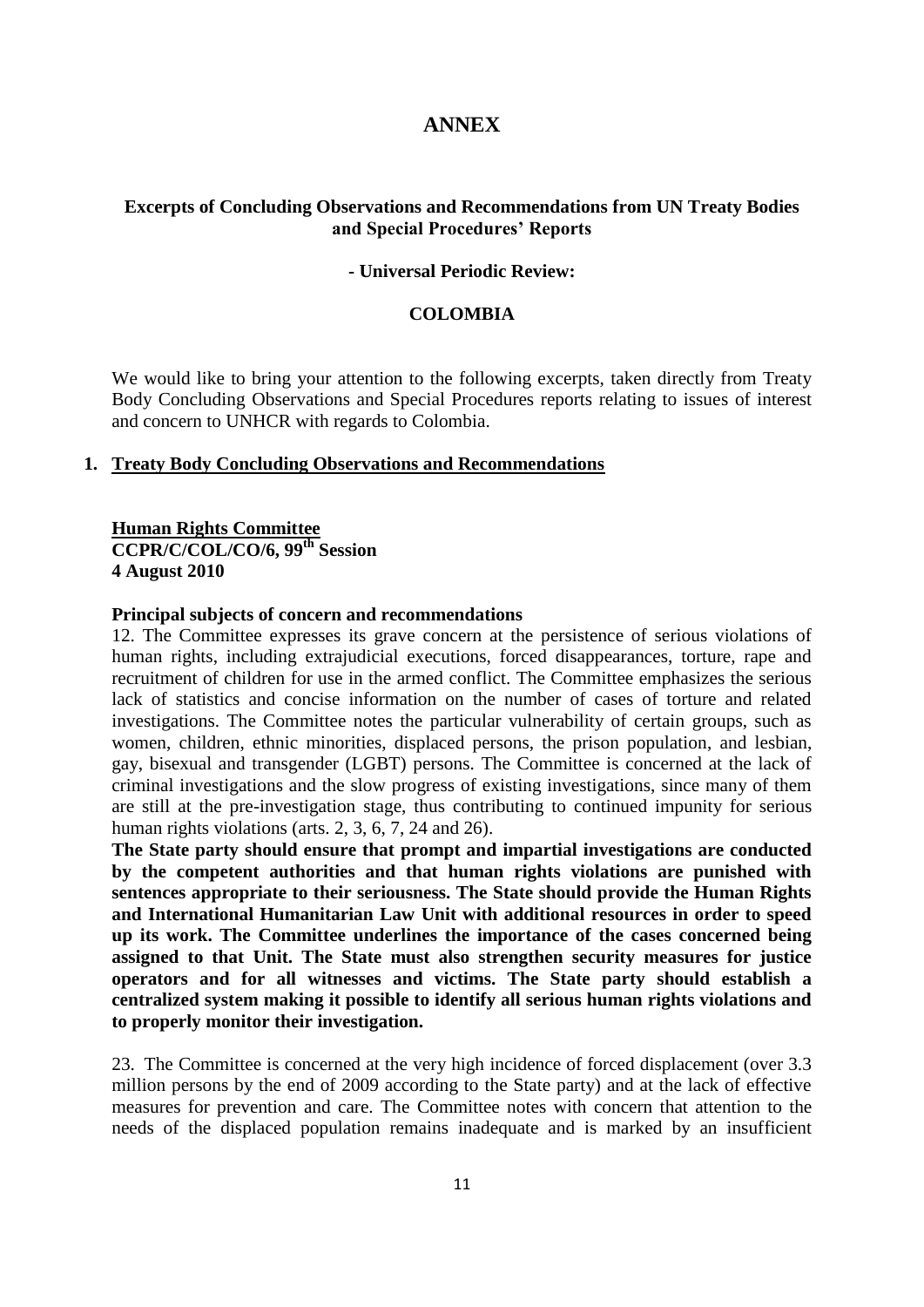allocation of resources and the lack of comprehensive measures for providing differentiated care for women, children, Afro-Colombians and indigenous people (arts. 12, 24, 26 and 27). **The State party should ensure the development and implementation of a comprehensive policy for the displaced population that should provide for differentiated care, with the emphasis on women, children, Afro-Colombians and indigenous people. The State party should strengthen mechanisms for ensuring that the land of displaced persons can be restituted. The State should evaluate the progress being made on a regular basis in consultation with the beneficiary population. The State party must also implement the recommendations made by the Representative of the Secretary-General on the human rights of internally displaced persons following his visit to Colombia in 2006 (A/HRC/4/38/Add.3).**

# **Committee on the Rights of the Child: Optional Protocol on the Convention on the Rights of the Child on the Involvement of Children in Armed Conflict CRC/C/OPAC/COL/CO/1, 54th Session 21 June 2010**

#### **Positive Aspects**

6. The Committee notes as positive the extensive references to international human rights standards in the jurisprudence of the Colombian Constitutional Court, including the judgment T-025 of 2004 and the subsequent orders, in particular Auto 251 of 2008, which is devoted to guarantee the protection of internally displaced children.

## **Recruitment by non-State armed groups**

26. The Committee abhors the continued extensive recruitment and use of children by illegal armed groups. The Committee deeply regrets that despite having made commitments not to recruit children under the age of 15 years, both the FARC-EP and the ELN continue such practices, which constitute serious war crimes. The Committee is gravely concerned that children who refuse to be recruited are killed or forcibly displaced and that Afro Colombian and indigenous children are particularly vulnerable as their communities often are affected by the armed conflict. The Committee is furthermore concerned over reports that new illegal armed groups have emerged following the demobilization of paramilitary organizations and that these organizations recruit and use children in violation of article 4 of the Protocol.

#### **27. The Committee recommends that:**

**(a) In the light of article 4 of the Protocol, the State party take all feasible measures to eliminate the root causes and prevent recruitment and use of persons below the age of 18 years by armed groups that are distinct from the armed forces of the State. Particular attention should be paid to preventing recruitment and use of Afro-Colombian and indigenous children and that such measures should be developed in consultation with the affected communities;**

**(b) The State party ensure that special and adequate attention is paid to children who have been recruited or used in hostilities when entering into negotiation and talks with illegal armed groups;** 

**(c) During ceasefire and peace negotiations all parties be made aware of their obligations under the Optional Protocol, which should form an integral part of any peace agreements and their subsequent implementation;** 

**(d) The State party ensure the effective enforcement of existing penal provisions on child recruitment.**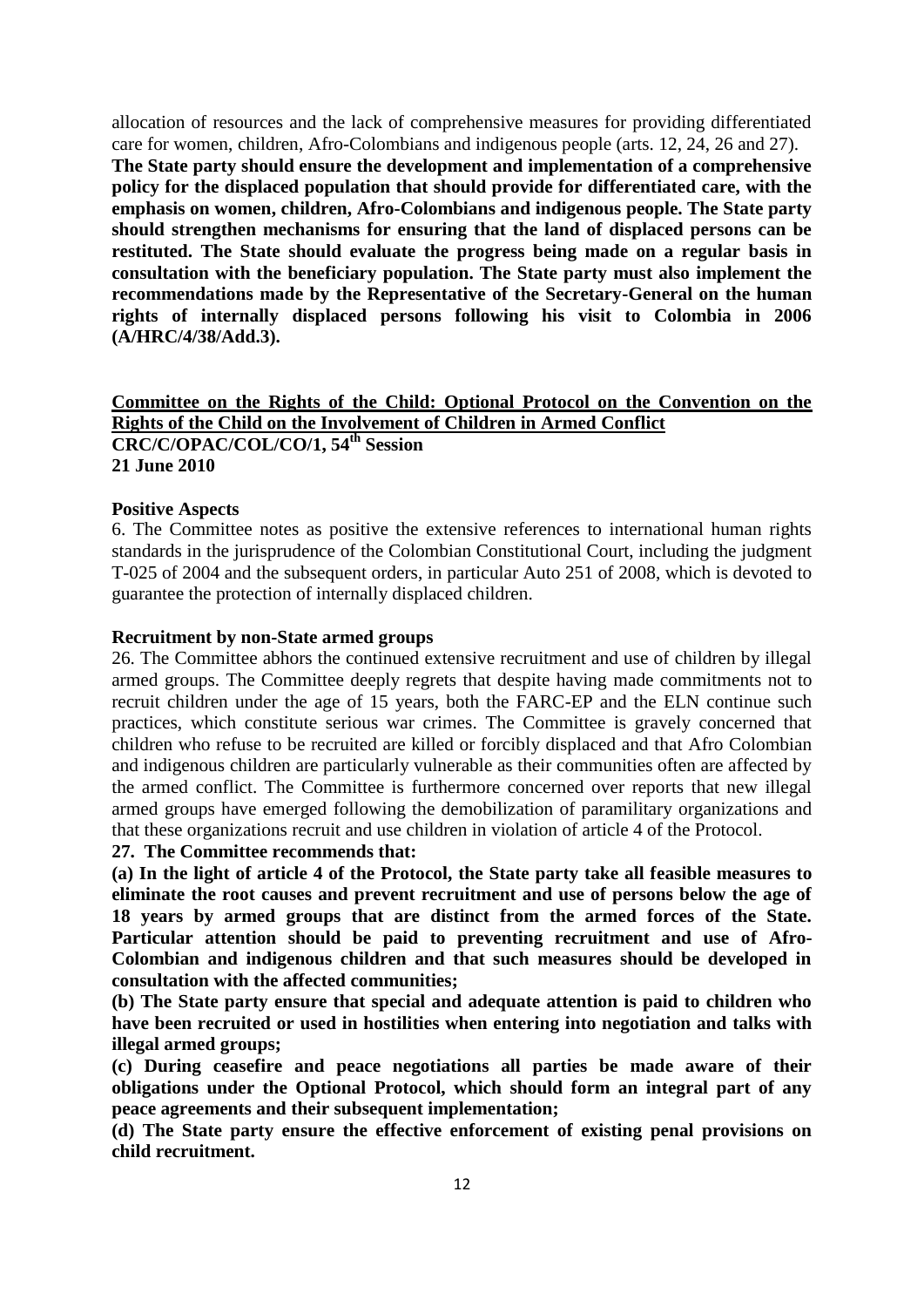# **Committee on the Rights of the Child: Optional Protocol on the Sale of Children, Child Prostitution, and Child Pornography CRC/C/OPSC/COL/CO/1, 54th Session 17 June 2010**

## **General measures of implementation**

## *Dissemination*

12. The Committee is concerned that public awareness of the provisions of the Optional Protocol is insufficient, especially among children themselves and in particular among vulnerable groups of children, such as those living in poverty, children who have been affected by the armed conflict, displaced children and Afro-Colombian and indigenous children.

*Prevention of the sale of children, child prostitution and child pornography (art. 9, paras. 1 and 2)*

Measures adopted to prevent offences referred to in the Optional Protocol

*18. The Committee notes as positive certain preventive initiatives, such as codes of conduct for the tourism industry. The Committee however notes that prevention efforts are inadequate, in particular given the large number of victims and the lack of targeted measures for vulnerable groups of child victims, including those living in poverty, children who have been affected by the armed conflict, displaced children and Afro-Colombian and indigenous children.*

## *Protection of the rights of child victims (arts. 8 and 9, paras. 3 and 4) Recovery and reintegration*

29. The Committee notes efforts by ICBF and the Family Defenders, however it is concerned that social reintegration and physical and psychosocial recovery measures for child victims are insufficient and that victims face difficulties in accessing compensation. In particular, the Committee is concerned over the lack of recovery and reintegration measures for vulnerable groups of child victims, including those living in poverty, children who have been affected by the armed conflict, displaced children and Afro-Colombian and indigenous children.

# **30. The Committee recommends that the State party:**

**(a) Ensure that resources be earmarked in order to provide adequate social reintegration and physical and psychosocial recovery measures, in accordance with article 9, paragraph 3, of the Optional Protocol, in particular by providing interdisciplinary assistance for child victims, both girls and boys, while paying particular attention to vulnerable groups of child victims, including those living in poverty, children who have been affected by the armed conflict, displaced children and Afro-Colombian and indigenous children.**

**Committee Against Torture CAT/C/COL/CO/4, 43rd Session 4 May 2010**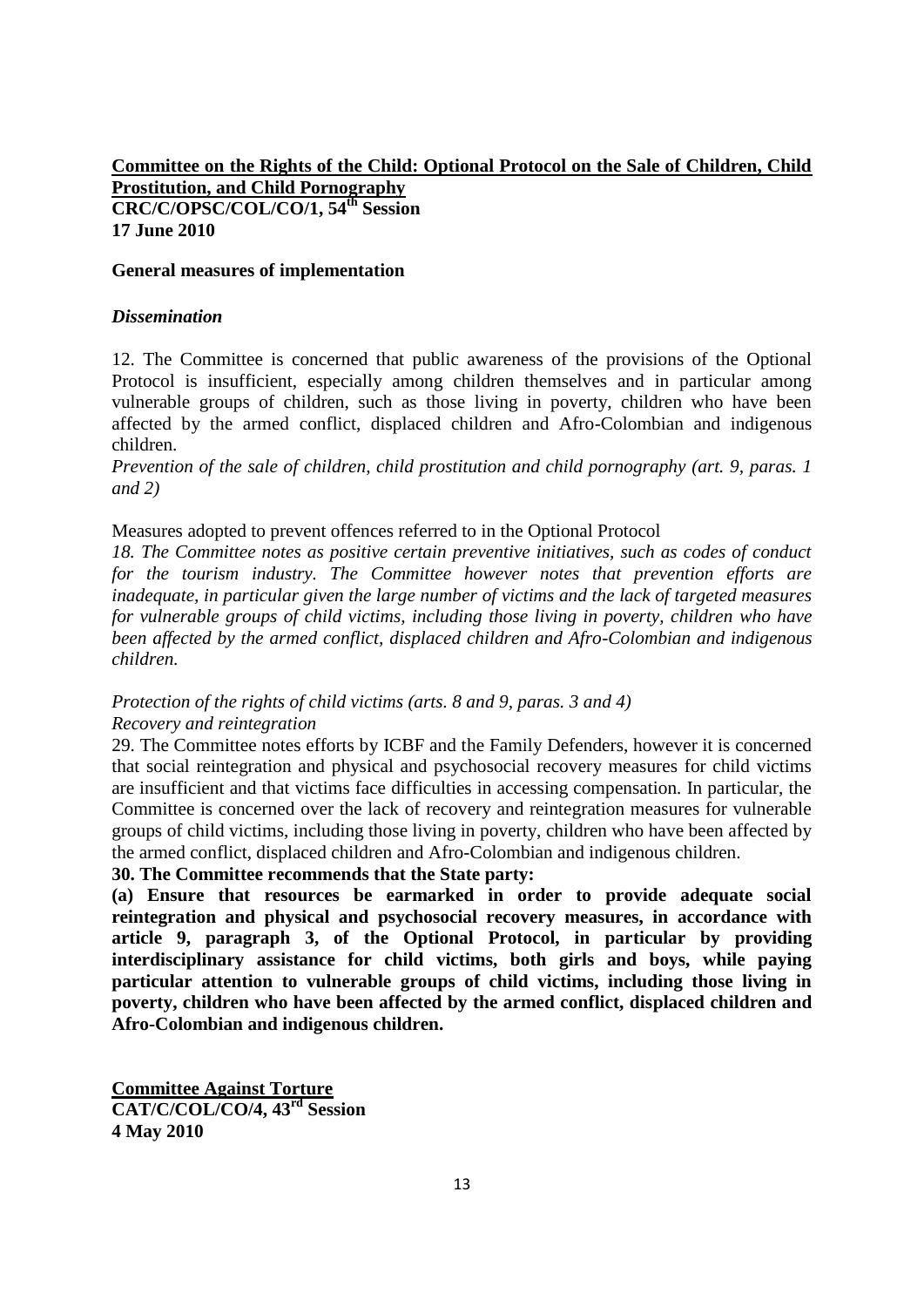#### **Principal subjects of concern and recommendations**

#### *Complaints of torture and impunity*

11. While there has been an overall reduction in the number of complaints of torture since the last periodic review in 2004, the Committee is concerned that the incidence of torture in the State party remains high and shows specific patterns that point to widespread practice. The Committee notes that, while illegal armed groups are to a large extent responsible for such violence, there are persistent complaints about the participation or acquiescence of agents of the State in these acts. The Committee is particularly concerned at reports indicating an increased number of cases in which direct involvement by agents of the State is alleged. It also expresses grave concern at the persistence of serious violations linked to torture, such as extrajudicial execution, forced disappearance, forced displacement, sexual violation and the recruitment of children in the context of armed conflict, and at the vulnerable situation of certain groups such as women, children, ethnic minorities, displaced persons, the prison population and LGBT persons (art. 2 of the Convention).

#### *Restitution*

26. The Committee is concerned about the threats against victims of forced displacement who have asked for the return of their land. It notes that those mainly affected are peasants, Afro-Colombians and indigenous people. The Committee is concerned that land belonging to displaced persons has been seized by illegal armed groups and in some cases sold to third parties for monocultivation and exploitation of natural resources (art. 14 of the Convention).**The Committee urges the State party to adopt effective measures to ensure the return of land to victims of displacement and to respect the land ownership of peasants, Afro-Colombians and indigenous people.**

#### *Non-refoulement*

30. The Committee notes that Decree No. 2450 of 2002 "which lays down procedures for establishing refugee status" contains provisions that do not fully comply with the obligations laid down in article 3 of the Convention and in the 1951 Convention relating to the Status of Refugees. The Committee nevertheless takes note that approval of a new decree on this matter, which includes the principle of non-refoulement, is pending (art. 3 of the Convention).**The State party should expedite the adoption of new legislation that includes the principle of non-refoulement. In order to ensure that the guarantee of nonrefoulement is implemented in practice, training on this obligation should be given to immigration officials and the police.**

# **Committee on the Elimination of Racial Discrimination CERD/C/COL/CO/14, 37th Session 28 August 2009**

#### *Concerns and recommendations*

16. The Committee is concerned over information provided by the State party indicating continued large numbers of massive and individual displacements and the disproportionately high and increasing numbers of Afro-Colombians and indigenous peoples among the displaced and over reports that assistance may be denied due to restrictive interpretations of the applicable standards. The Committee is especially concerned that humanitarian assistance and protection measures for the displaced remain inadequate and that compliance with the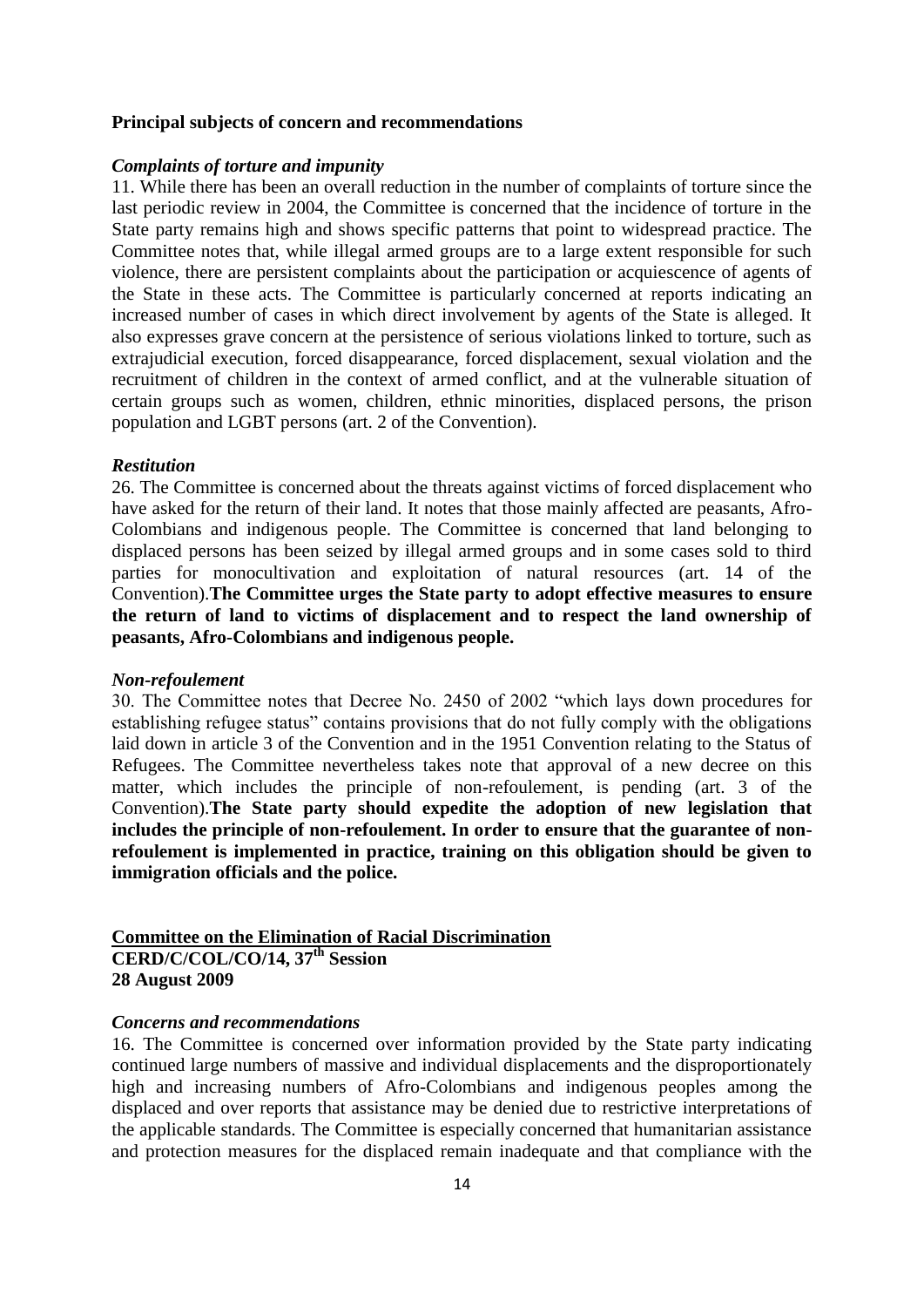Constitutional Court decision T-025 of 2004 has been insufficient and unduly delayed. The Committee is concerned that women and children of Afro-Colombian and indigenous communities are particularly vulnerable among the displaced population and lack effective and differentiated assistance and protection.

**The Committee recommends that the State party, as a matter of priority, allocate additional human and financial resources in order to comply with the Constitutional Court decision T-025 of 2004 and the follow-up orders** *(Auto 092 of 2008, Autos 004 and 005 of 2009***). While recognizing efforts by the State party, such as the adoption of a National Plan of Assistance for the Displaced (***Decreto 250 de 2005)* **with differentiated assistance measures, the Committee recommends that the State party intensify these efforts to ensure the practical implementation of the Plan, and that it pay particular attention to the rights of Afro-Colombian and indigenous women and children. The Committee recommends that the State party focus on ensuring that national policies are sufficiently funded and carried out at departmental and municipal level and that safe return for the displaced to their original lands is facilitated.**

19. While noting as positive that the State party recognizes collective land ownership for Afro-Colombian and indigenous communities, the Committee is concerned over the significant obstacles they face in exercising their rights to land, including violence against their leaders and forced displacement. The Committee furthermore notes that the formal process for claiming collective land titles is unduly bureaucratic and that numerous cases are still pending a final decision. The Committee is concerned over reports indicating the fraudulent acquisition by other persons and the occupation of their territories by armed groups with lucrative interests to cultivate illicit crops and monocultures, in particular palm plantations, which damage the soil and threaten the food security of the affected communities. The Committee is concerned that the case of the Curvaradó and Jiguamiandó communities is paradigmatic in this regard and regrets that the State party has not complied with the related decisions of the Inter-American Court of Human Rights and the recommendations of the Committee of Experts on the Application of Conventions and Recommendations of the International Labour Organization (CEACR).**The Committee recommends that the State party ensure that collective land ownership of Afro-Colombian communities and indigenous peoples is recognised, respected and can be exercised in practice by reducing bureaucratic claims procedures and by taking effective measures to protect communities from violation when attempting to exercise their rights. The State party is also recommended to pay particular attention to the restitution of land titles to displaced Afro-Colombian and indigenous communities and urged to comply with the decisions of the Inter-American Court of Human Rights and the recommendations of the CEACR of the ILO in relation to the communities of Curvaradó and Jiguamiandó and ensure non-repetition of similar cases.**

# **Committee on the Protection of the Rights of all Migrant Workers and Members of their Families CMW/C/COL/CO/1, 10th Session 22 May 2009**

**Main subjects of concern, suggestions and recommendations**

*Human rights of all migrant workers and members of their families (arts. 8-35)*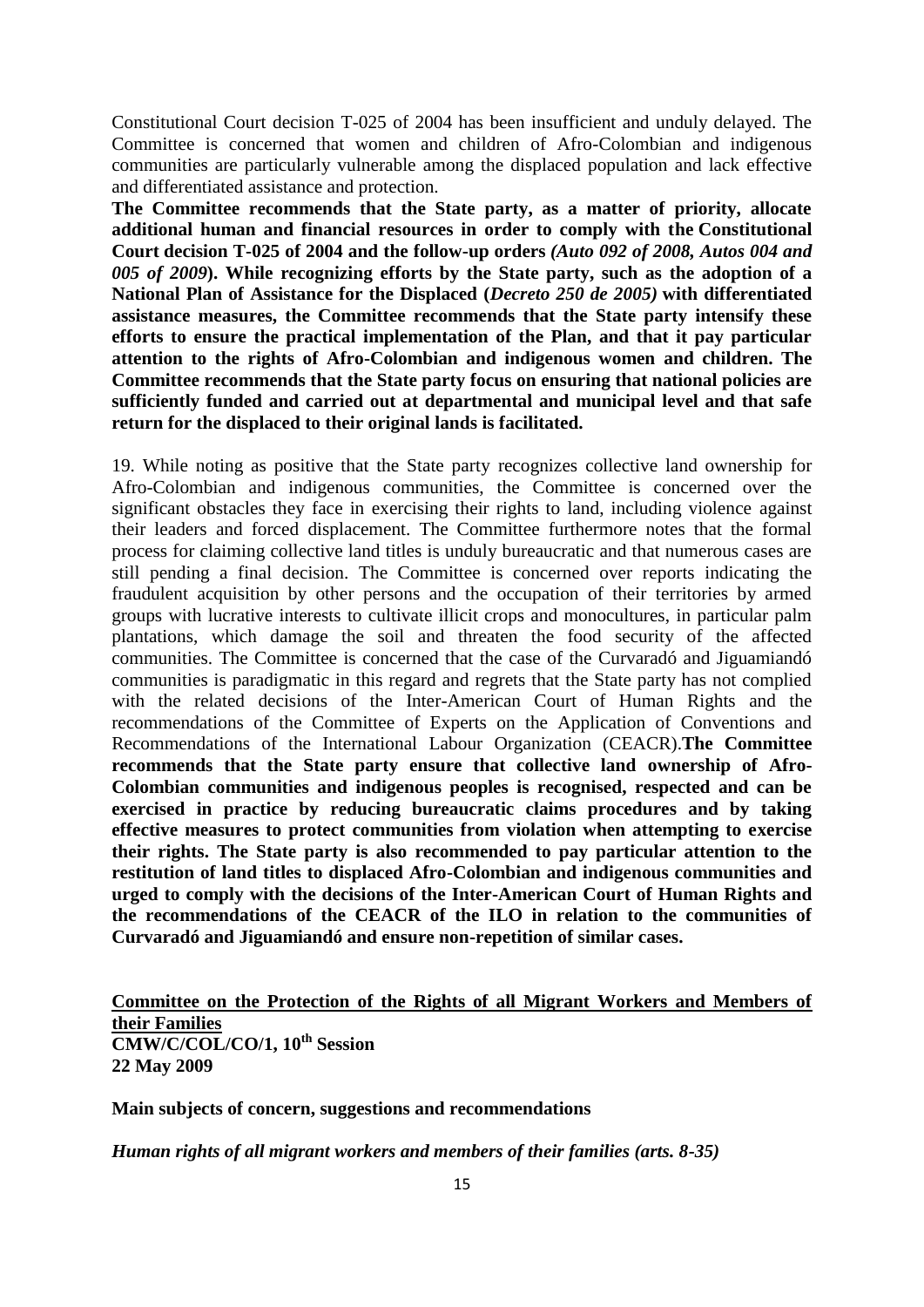29. The Committee notes with concern that, even though the children of all migrant workers, including those without documentation, may be registered with the Civil Registry, only children having at least one parent domiciled in Colombia are eligible for Colombian nationality. The Committee is particularly concerned about children who may become stateless. In this connection, the Committee welcomes the fact that the State party is in the process of acceding to the 1954 Convention relating to the Status of Stateless Persons and the 1961 Convention on the Reduction of Statelessness.**30. The Committee recommends that the State party, in accordance with article 29 of the Convention, should ensure, both in law and in practice, the right of all children to have a name, to registration of their birth and to a nationality. The Committee urges the State party to complete as soon as possible the process of accession to the 1954 Convention relating to the Status of Stateless Persons and the 1961 Convention on the Reduction of Statelessness.**

# **Committee on the Elimination of Discrimination Against Women CEDAW/C/COL/CO/6, 37th Session 2 February 2007**

#### **Positive aspects**

8. The Committee commends the important progress made by the State party to create and strengthen policy frameworks and institutional mechanisms to address the pervasive violence in the country, including all forms of violence against women, and to provide increased attention to internally displaced persons, especially women and children. The Committee also congratulates the State party on its efforts, nationally and internationally, to enhance implementation of Security Council resolution 1325 (2000) on women, peace and security.

#### **Principal areas of concern and recommendations**

12. While noting the State party's efforts to support internally displaced women and children, it is concerned that these population groups, especially female heads of household, continue to be disadvantaged and vulnerable in regard to access to health, education, social services, employment and other economic opportunities, as well as at risk of all forms of violence. The Committee is also concerned about the effects of conflict and displacement on family life.**13. The Committee urges the State party to increase its efforts to meet the specific needs of internally displaced women and children and to ensure their equal access to health, education, social services and employment and other economic opportunities, as well as security and protection from all forms of violence, including domestic violence.**

## **2. Special Procedures' Reports**

# **Informe de la Relatora Especial sobre la independenciade los magistrados y abogados, Sra. Gabriela Carina Knaul de Albuquerque e Silva**

Adición: Misión a Colombia Consejo de Derechos Humanos, 14o Periodo de Sesiones A/HRC/14/26/Add.2 16 de abril de 2010 (Only Spanish and Russian versions available)

# **Las Altas Cortes de Justicia**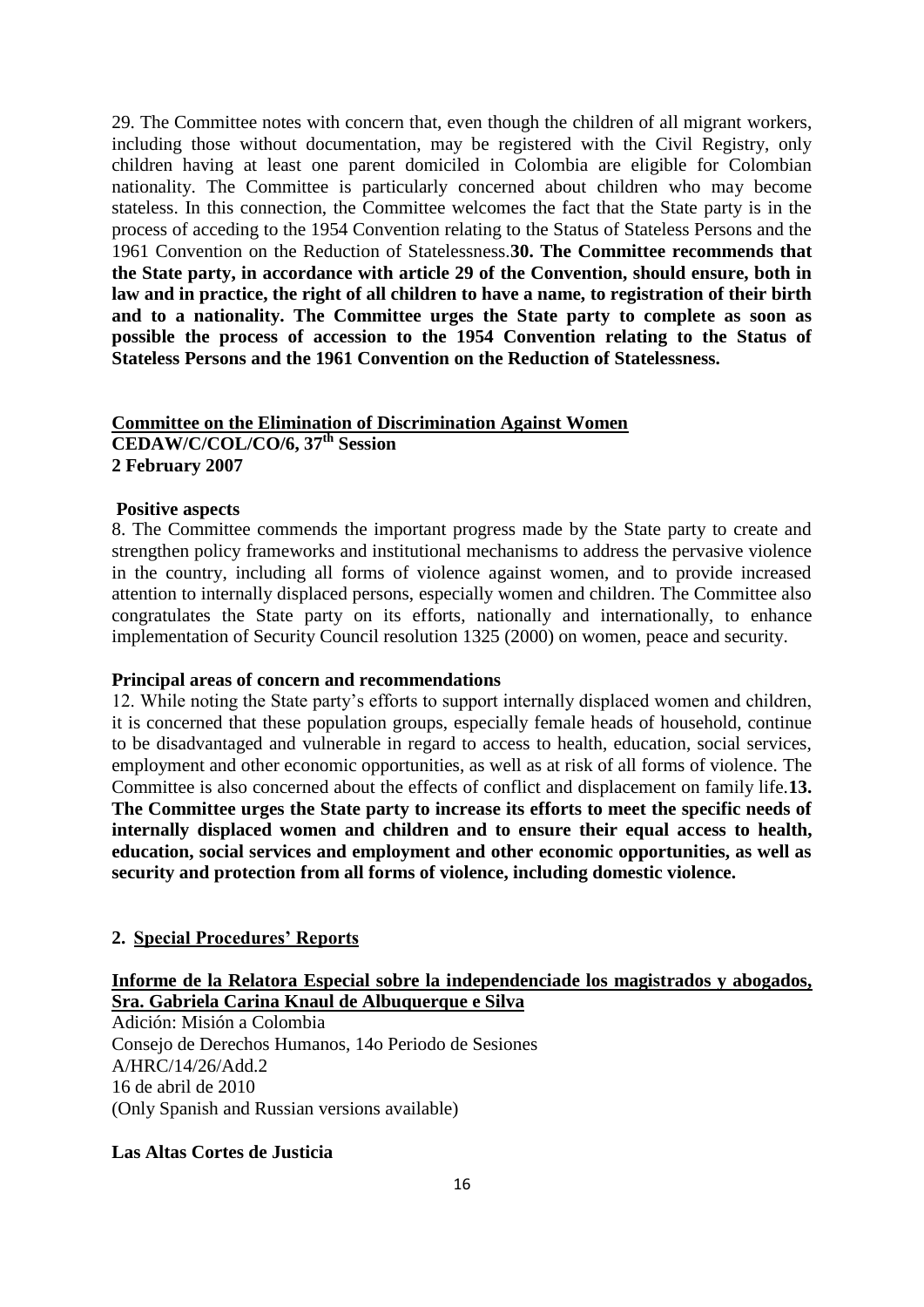6. La Corte Constitucional ha emitido sentencias que han sido de importancia para el desarrollo constitucional de Colombia, particularmente en los casos de los pueblos indígenas y de los desplazados internos. Ha declarado la inconstitucionalidad de estados de emergencia; de varias leyes aprobadas por el Congreso y ha dado instrucciones precisas de enmienda de la legislación para que sea concordante con la Constitución. Tanto el poder ejecutivo como el legislativo respetan sus fallos. Los integrantes de la Corte Constitucional suelen viajar por el país para hacer conocer al gran público cómo ejercer sus derechos constitucionales y difundir su jurisprudencia. Sus decisiones constituyeron un paso importante para un diferenciado tratamiento de los desplazados internos.

# **Report of the Special Rapporteur on extrajudicial, summary or arbitrary executions, Philip Alston**

Addendum: Mission to Colombia Human Rights Council, 14<sup>th</sup> Session A/HRC/14/24/Add.2 31 March 2010

#### **Legal framework**

7. It cannot be said as a categorical matter that an armed conflict does not exist in Colombia. As a matter of practice, Colombia does apply IHL, for example, in its operations against the guerrillas. Members of the military receive extensive IHL training. Ministry of Defense officials have engaged in sophisticated analysis of IHL rules, formulated detailed guidelines for their application and demonstrated a determination to grapple with the complexities that arise from the facts on the ground. The Government's application of the correct legal framework signals its willingness to abide by the rule of law and to act for the benefit of its citizens, especially those who have been displaced and are at risk of being caught in the midst of hostilities.

#### **Especially vulnerable groups**

76. Indigenous and Afro-Colombian communities have been victimized by all parties to Colombia's conflicts. According to the Government, 1,039 indigenous persons were unlawfully killed between 2000 and May 2009. Figures compiled by indigenous groups show 1,007 community members killed in that period; 115 were allegedly killed by State forces, 402 by paramilitaries or other IAGs and 223 by guerrillas. Many of these deaths relate to militarily or economically significant locations. Historically, paramilitaries, sometimes in collusion with State forces, appropriated land from the indigenous or Afro-Colombians and committed massacres to intimidate local populations or overcome their resistance. More recently, IAGs and guerrilla forces fighting for control of land and the drug trade have killed or displaced community members. Indigenous and Afro-Colombian communities are often caught in an impossible bind in the conflict – between the demands of cooperation from State forces and those from illegal armed groups. Instead of providing protection, State forces often view efforts by the indigenous population to protect their rights as a form of subversiveness or collaboration with guerrillas.

# **Report of the Special Rapporteur on the situation of human rights and fundamental freedoms of indigenous people, Mr. James Anaya**

Addendum: The situation of indigenous peoples in Colombia: follow-up to the recommendations made by the previous Special Rapporteur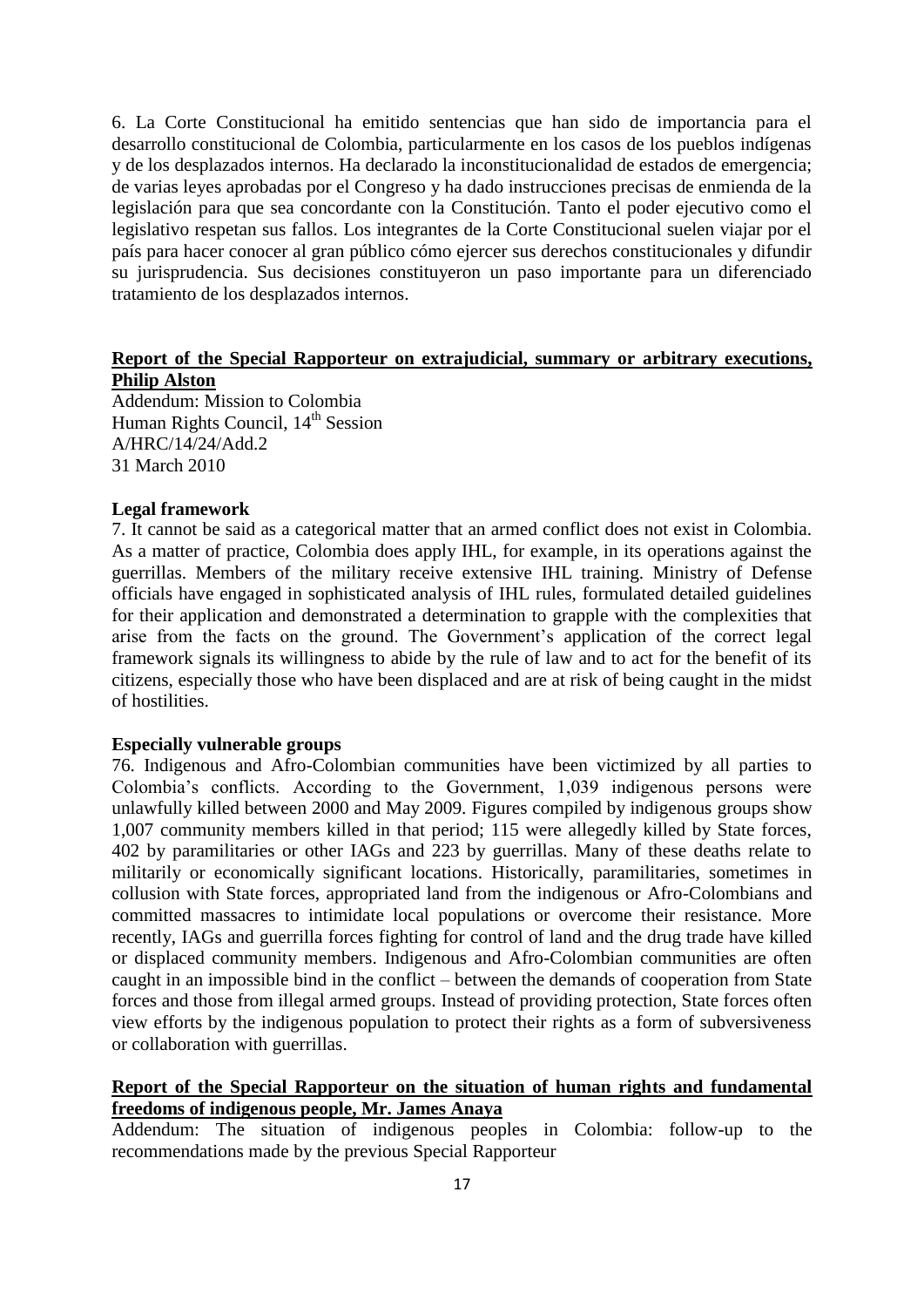Human Rights Council, 15<sup>th</sup> Session A/HRC/15/37/Add.3 25 March 2010

### **Conclusions and recommendations**

## *Forced displacement and confinement*

68. The Special Rapporteur notes the Government's efforts to prepare the "ethnic safeguards" plans" called for by the Constitutional Court in Judgement T-025 of 2004 and Decision 004 of 2009. He urges that those plans be prepared and implemented exactly as stipulated by the Constitutional Court, with full participation of the organizations and authorities of the indigenous peoples at each stage. Also, he stresses the need to develop similar plans for other vulnerable indigenous communities at risk of extinction. It should be ensured that all human and financial resources necessary for the effective implementation of those plans are available.

69. On the basis of special guarantees, the Government should protect the land of indigenous peoples that have been forcibly displaced, so as to prevent seizures of the land in the absence of the indigenous peoples and enable them to return to it. Also, the Government should ensure that displaced indigenous communities can return safely, of their own free will, with dignity and without fear of forced displacement in the future.

70. The Special Rapporteur considers it important that a distinction be made between the different forms of displacement of indigenous peoples – displacement within the same reserve, displacement between reserves and displacement across the national border (Wayuu, Awa, Sikuani and Embera peoples); with the third form of displacement, the binational character or the refugee status of the peoples in question should be recognized and respected.

71. It must be ensured that, when it is impossible for displaced indigenous communities to return to their land, they are able to live in dignity, with full access to basic social services. 72. The Special Rapporteur is particularly concerned about the situation of indigenous children and women affected by the armed conflict, and he urges the Government to strengthen its programmes for responding effectively and with targeted assistance to their needs. He urges the State to comply fully with Decision 092 and Decision 237 of 2008 issued by the Constitutional Court and to respond in a differentiated manner to the situation of indigenous women and children in rural and urban areas, particularly women and children who have been displaced.

# *Economic, social and cultural rights*

82. There is an urgent need for progress in applying, on an agreed basis, the special education system for indigenous peoples in compliance with Decision 207 of 2007. Accordingly, the State should provide the indigenous peoples with the power, and budgetary resources required by them in order to independently implement the bilingual and intercultural education programme in indigenous areas and ensure that vulnerable indigenous groups particularly ones that have been displaced — have access to education.

### **Informe del Grupo de Trabajo sobre la Detención Arbitraria**

Adición: Misión a Colombia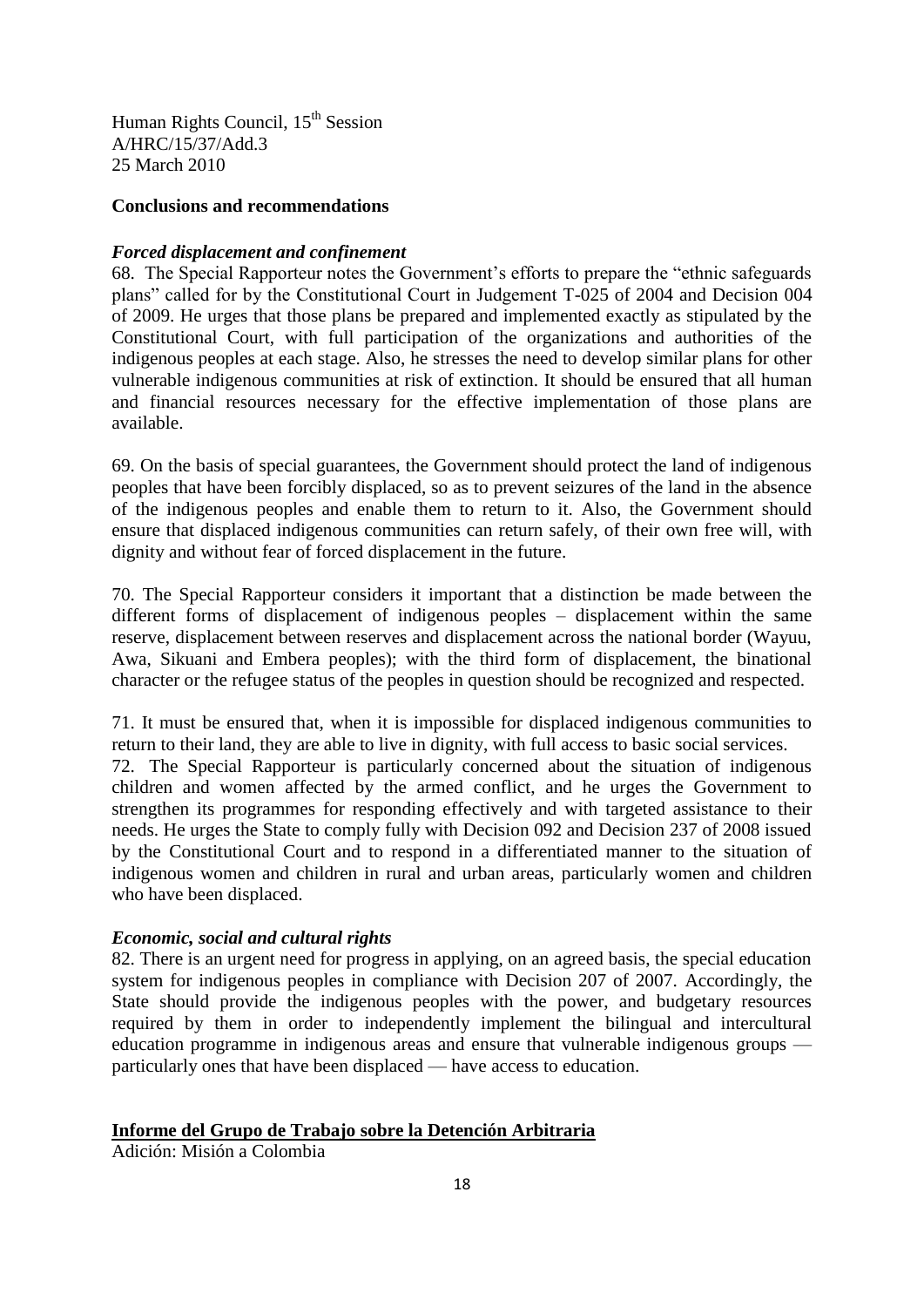Consejo de Derechos Humanos, 10o Periodo de Sesiones A/HRC/10/2/Add.3 16 de febrero de 2009

#### **Observaciones del Grupo de Trabajo**

#### *La diferencia observada entre la Constitución, el derecho y la realidad*

45. El Grupo de Trabajo recibió alegaciones de una práctica de judicialización para reprimir a determinadas categorías de trabajadores sociales; dirigentes municipales; representantes de desplazados internos; sindicalistas y periodistas quienes son acusados de la comisión de delitos de injuria y calumnia. Se expresó particular preocupación por los indígenas, los menores, las mujeres embarazadas, las mujeres cabeza de familia, los inmigrantes, los indigentes. Se habrían constituido redes de informantes de la fuerza pública, quienes recibirían dinero por sus informaciones, y redes de cooperantes, quienes no serían pagados. Se recibieron alertas por el uso de una política de recompensas a quienes proporcionan información. Los guerrilleros reinsertados estarían obligados a brindar información, y muchas veces ésta da lugar a detenciones.

#### *Detención de migrantes*

91. La función migratoria está encomendada al DAS, el cual controla la llegada y salida de extranjeros al país en los puertos, aeropuertos y fronteras terrestres; concede autorizaciones de prórroga de permanencia en el país; emite cédulas de extranjería, salvoconductos y certificados judiciales para extranjeros y colabora con la Oficina del Alto Comisionado de las Naciones Unidas para los Refugiados (ACNUR) en la determinación del estatuto de refugiado[14].

# **Report of the Representative of the Secretary-General on the human rights of internally displaced persons, Walter Kälin**

**Addendum**: **Mission to Colombia** Human Rights Council, Fourth Session

A/HRC/4/38/Add.3 24 January 2007

### **Conclusions and Recommendations**

71. As noted in the introduction, the Representative commends the Government of Colombia for having a far-reaching legislation and policy on IDPs, as well as the efforts that have gone into responding to the humanitarian needs of the IDPs. This legislation, as well as the institutional architecture put into place, combined with the tradition of checks and balances in the form of the Constitutional Court, the *Defensoría*, the *Procuradoría* and the *Fiscalía*, and a vibrant and articulate civil society are very good bases for the attention and protection of IDPs. However, the dynamics of the conflicts in Colombia and the scale of displacement show that these mechanisms in and of themselves are not sufficient to address the problem of the IDPs. The rate of internal displacement has been declining in recent years. However with the accumulation, the number of internally displaced continues to rise. The Government faces an increasing dual challenge of continued new needs, and a growing amount of people who will need sustainable solutions, once they can be envisaged.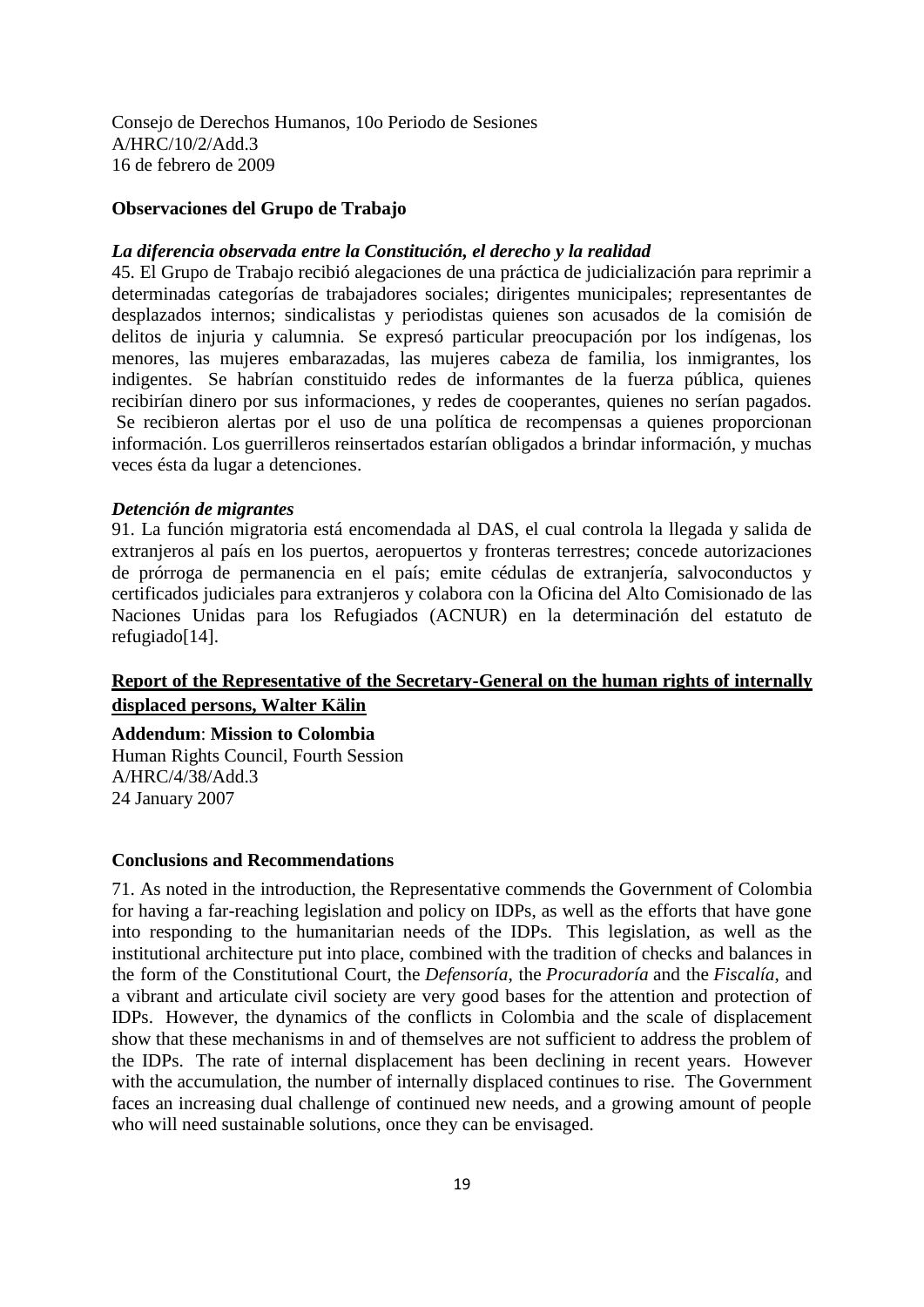72. The Representative remains perturbed by the clear gap between the policies decided in the capital Bogotá and what is effectively implemented at the departmental and municipal level. He was struck by what seems to be a disconnection between the policy formulation at a national level and the operational implementation at the local level. He concludes that their lack of consistent and coherent implementation affects the capacities of IDPs to effectively exercise their rights.

73. Concerning the implementation of the policy on IDPs, the Representative recommends:

(a) Continuing to build on the excellent Law No. 387 and, at the same time, adopt the measures recommended below;

(b) Developing, as requested by Constitutional Court decision T 025/04 and subsequent Court orders 176, 177 and 178 of August 2005, and reaffirmed in Auto 218 of August 2006, qualitative benchmarks and indicators for that would give civil servants at the regional and municipal levels the impetus to operationalize the State's IDP policy;

(c) To provide the necessary means for the implementation of the policy and to make, as a matter of priority, additional budget allocations, especially to strengthen the support to the mechanisms entrusted with protecting the human rights of internally displaced persons.

74. Concerning the gap between the policy level in Bogotá and the operationalization and implementation at departmental and municipal levels, the Representative recommends:

(a) Streamlining of the existing structures and procedures;

(b) Providing the local authorities with higher degree of decentralization and with the economic and administrative resources to take decisions and to implement national policies more expediently and effectively; and giving clearer guidance on how to implement the national directives;

(c) Better oversight from national level headquarters regarding attitudes and behaviour, at the level of execution, towards the beneficiaries and rights-holders, as well as monitoring the implementation of the benchmarks;

(d) Enhanced training for the municipal authorities on how to implement the national IDP policy at their level, as well as giving them the necessary tools to do so.

75. Concerning the prevention of displacement, the Representative recommends to:

(a) Include a broader notion of the "protection of civilians" or "protection of communities at risk" as a criterion when assessing the risk potential of a situation;

(b) Include the *Defensoría*, as main author of the risk assessment reports, in the CIAT deliberations on early warning recommendations, in accordance with its constitutional mandate;

(c) Better graduate responses to the early warning reports, that would allow for action (and the release of resources), without requiring a full-fledged early alert action;

(d) Use a participatory approach which would allow for consultations with the populations concerned on what they perceive as the best means of protection for them.

76. Concerning the persistent, multiple causes of displacement, the Representative recommends:

(a) To all armed actors,

(i) Respect for all their obligations under international humanitarian law; in particular the inherent military neutrality of the civilians and to refrain from pressuring them;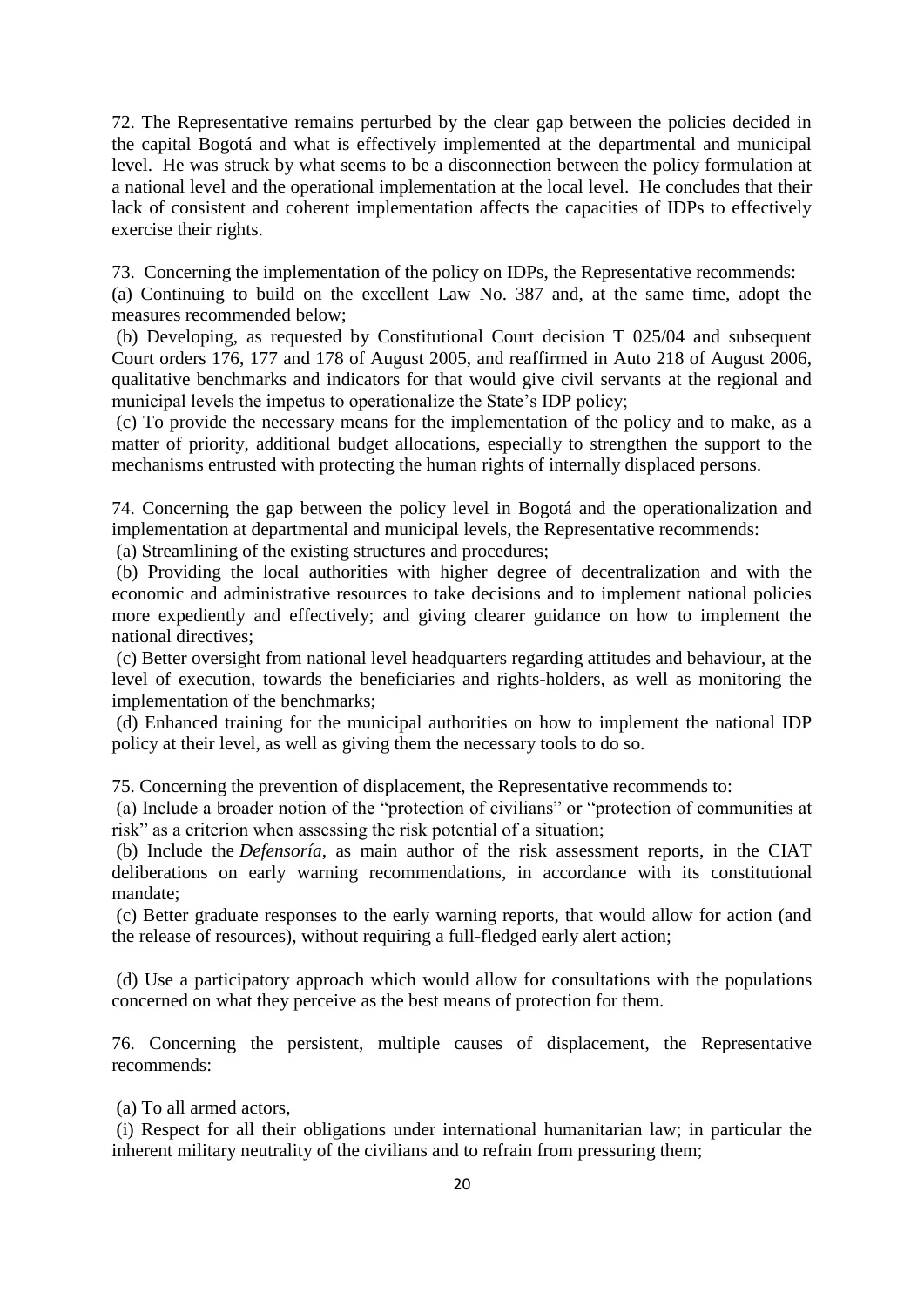(ii) Not to unnecessarily jeopardize the security of the civilians by violating the principle of distinction and by using civilian installations for military purposes;

(iii) Respect for the wishes and policies adopted by communities who want to remain neutral in the armed conflict, as a means of protecting themselves against violence;

(b) To the Government,

(i) A participatory approach, taking into account the best interests of the populations affected, when deciding on the means to use when combating illicit cultivations;

(ii) The inclusion of displacement caused by natural disasters in order to avoid differing humanitarian and structural responses.

77. Concerning access and registration to the unified registration system (SUR), the Representative recommends:

(a) Within the broad framework allowed for in article 1 of Law No. 387, the inclusion of actions causing forced displacement by any armed actor for whatever reason as a factor for eligibility of IDP status;

(b) The inclusion of cases of multiple displacement within the same urban area or *corregimiento*, or within the same reservation or collective land in the case of indigenous populations or Afro-Colombian communities;

(c) The inclusion of displacement due to natural disasters in order to avoid different humanitarian and structural responses depending on the source of displacement;

(d) A clear directive to the departmental and local levels of administration that internally displaced should be given the benefit of doubt in cases where such doubt exists;

(e) Clear directives to the civil servants and information to the people who have been forced to be displaced repeatedly, that they are allowed to re-register in SUR and to receive humanitarian assistance again if their circumstances so require;

(f) Clear information made available, through brochures or other means, on what the registration in SUR entails as well as its benefits and what other options exist for indigent people, should they not be recognized as internally displaced.

78. Concerning the delivery of humanitarian assistance, the Representative recommends:

(a) To find means to speed up the registration process or to provide some form of interim assistance in cases that are not manifestly ill-founded, as well as to take measures such as provisions and contingency planning instead of reactive actions, in order to shorten time until State assistance can be delivered;

(b) A participatory approach with IDPs themselves to determine what they consider as their most pressing needs;

(c) A differentiated approach to assistance provided to persons and communities with specific needs such as large families, the elderly, and indigenous and Afro-Colombian communities;

(d) Granting of renewed assistance to victims of inter- and intra-urban displacement even if they have already received assistance after their original displacement.

79. Regarding measures to consolidate and stabilize the socio-economic conditions of IDPs, the Representative recommends:

(a) Examining ways to combine humanitarian assistance with quasi-simultaneous development oriented approach to find medium- and longer term solutions;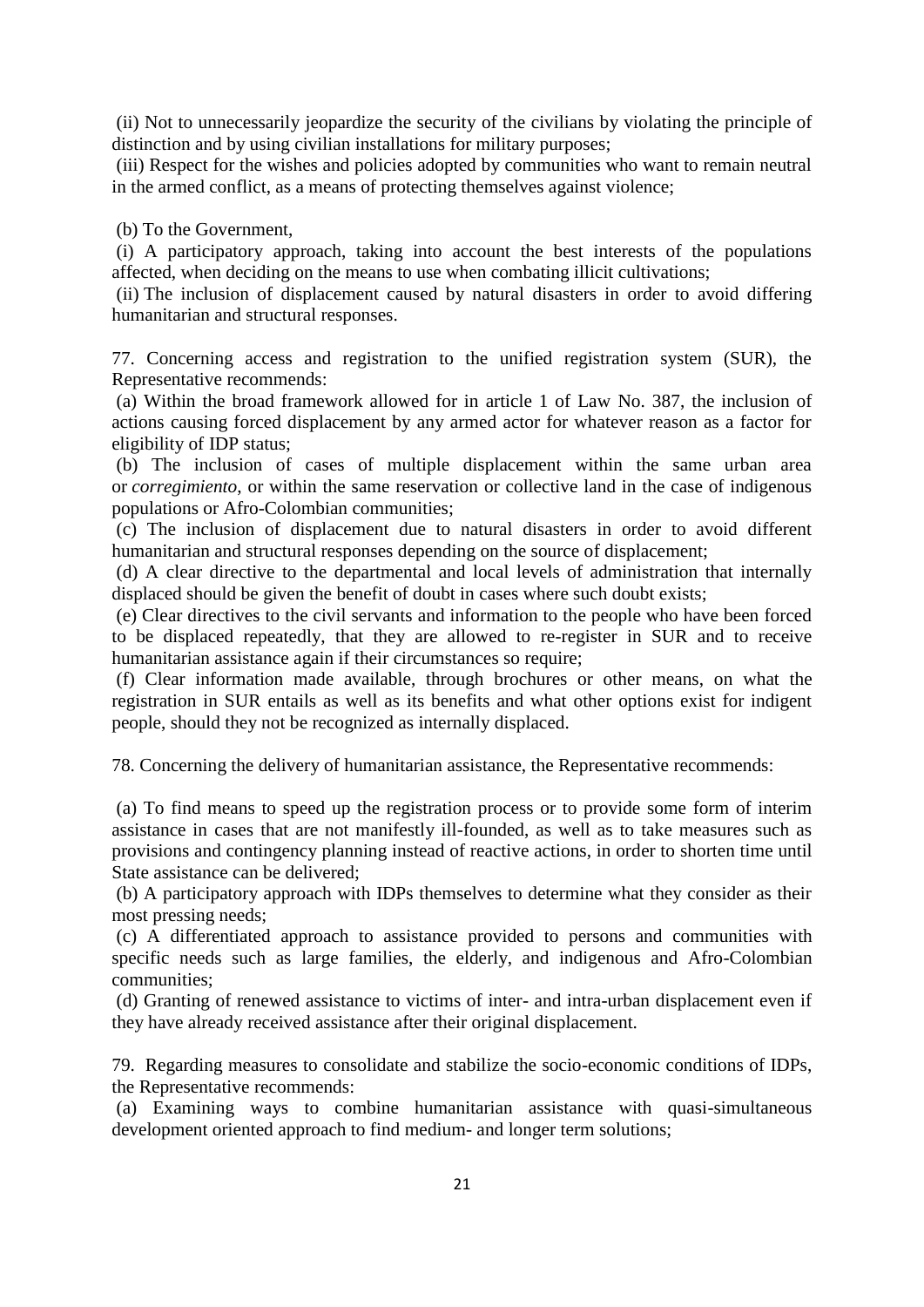(b) Working with municipal authorities to grant security of tenure for IDPs and basic infrastructure, and giving IDPs access to building materials;

(c) Microprojects or microcredits to allow for retrained IDPs to make use of their newly gained skills;

(d) Expanding already existing flexible microcredit programmes and devising new loans systems with the State as guarantor;

(e) Foreseeing the means that IDPs are not crippled by debt through back-taxes or utility bills accrued during their displacement;

(f) Ensuring that returnees receive specific support to rebuild as well as the means to carry them over until they become productive again.

80. Concerning the land issues, the Representative recommends that:

(a) The question of the registration of land titles be declared a priority and that the outstanding registration of land entitlements, both for IDPs and for communities at risk, be undertaken without further delay;

(b) Measures be adopted to facilitate the regularization of land titles, taking into account that a great number of the internally displaced were subsistence farmers who either never had land titles, having built their farms from scratch, or while having legal documents of sale, never registered their property titles formally; such measures should contemplate the cancellation of debts due to outstanding tax payments accrued during displacement;

(c) The property preservation efforts undertaken by *Acción social* be expanded together with the necessary resources. In this context, local authorities, both at departmental and municipal levels, should be required to cooperate and to help with the identification of the properties that have been abandoned by forcibly displaced owners;

(d) As regards collective land titles of the indigenous and Afro-Colombian communities, the authorities declare invalid the titles issued for parts of collective land sold by individuals out of collective property;

(e) All land titles acquired under duress be declared invalid and that the authorities ensure that the provisions barring these lands from transactions are enforced;

(f) The *Fiscalia* dictate provisional measures based on the cross-referencing of the reports of the internally displaced, the confessions of land seizure by the people hoping to benefit from the Justice and Peace Law;

(g) The necessary legislative measure (Presidential decree) be taken to allow for direct restitution of properties to the victims of forced displacement, instead of going through a General Reparation Fund linked to the National Commission on Reparation and Restitution, and that legal titles be established, while acknowledging that the titles in and of themselves are not sufficient, since the owners need to be in a condition to return and have the effective usufruct of their land;

(h) To compel with the recent Constitutional Court Decision on the Law on Justice and Peace, people who want to benefit from it disclose the whole truth, also about the displacements they have enforced and the lands and properties they seized during their activities, and the persons to whom they passed them on if they did not acquire them for themselves.

81. Concerning the prosecution of the crime of forced displacement under Colombian law, the Representative recommends to:

(a) The Fiscal general to draw up a full inventory of the criminal proceedings that exist to date for the crime of forced displacement; and to prosecute this crime independently of other